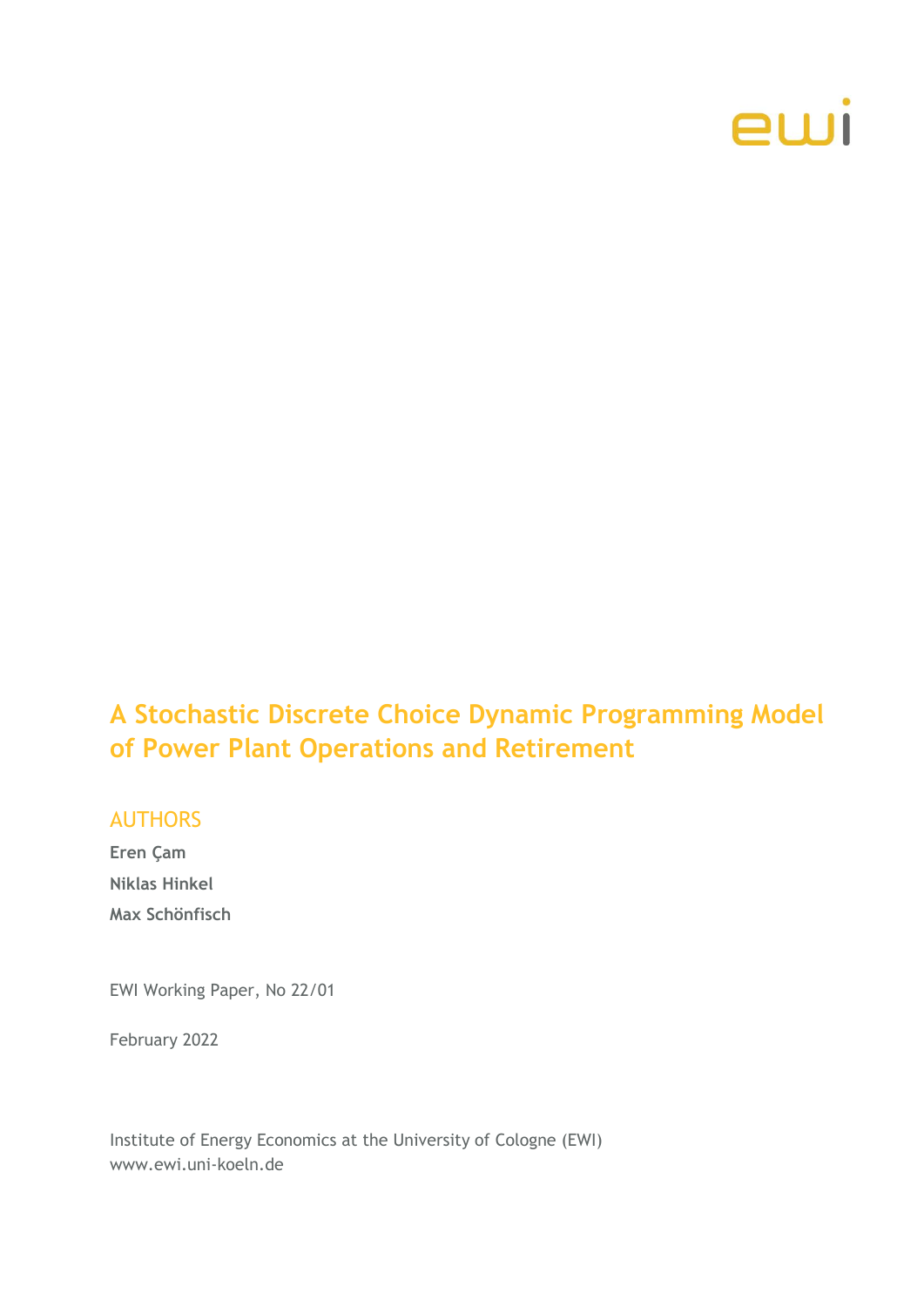**Institute of Energy Economics at the University of Cologne (EWI)**

Alte Wagenfabrik Vogelsanger Straße 321a 50827 Köln Germany

Tel.: +49 (0)221 277 29-100 Fax: +49 (0)221 277 29-400 www.ewi.uni-koeln.de

# CORRESPONDING AUTHOR

**Niklas Hinkel** Cologne Graduate School in Management, Economics and Social Sciences niklas\_hinkel@yahoo.com

ISSN: 1862-3808

The responsibility for working papers lies solely with the authors. Any views expressed are those of the authors and do not necessarily represent those of the EWI.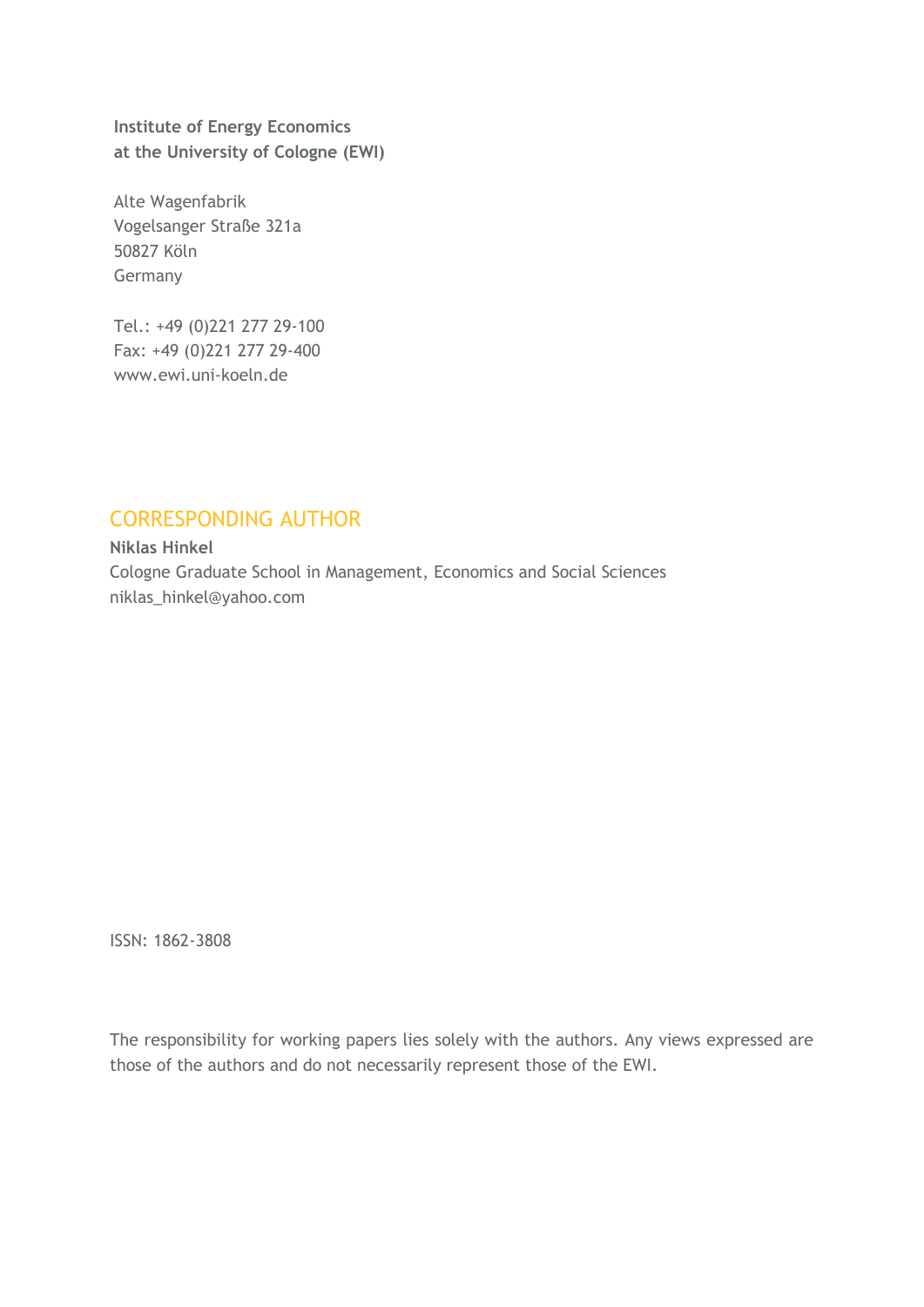# A Stochastic Discrete Choice Dynamic Programming Model of Power Plant Operations and Retirement

Eren Çam<sup>a</sup>, Niklas Hinkel<sup>a,b,\*</sup>, Max Schönfisch<sup>a</sup>

a Institute of Energy Economics at the University of Cologne (EWI) Vogelsanger Str. 321a, 50827 Cologne, Germany  $b$ <sup>b</sup>Cologne Graduate School in Management, Economics and Social Sciences Albertus-Magnus-Platz, 50923 Cologne, Germany

### Abstract

We present a methodology to estimate fixed cost parameters relevant to the decision to operate, mothball or retire an open-cycle gas turbine (OCGT) using a dynamic discrete choice model, based on fuel and electricity prices, as well as technical data and the operational status of OCGTs in the PJM market area. With operational and mothballed OCGTs, we find for both, age of the power plant and plant vintage statistically significant positive correlations with the fixed operation and maintenance (O&M) costs. We also show a statistically significant negative relationship between the installed capacity and the fixed O&M costs, confirming that an increase in scale results in lower specific costs. The estimated fixed O&M cost parameters for an operational OCGT vary from 15.3 USD/kW/yr for new, large, high-efficiency units, to 50.8 USD/kW/yr for older, small, low-efficiency units. Mothballing a plant reduces these costs by 75% to 95%, depending on plant vintage and size. Decommissioning an OCGT was found to be cash flow negative, which means that the associated cost exceeds any scrap value the equipment may have on secondary markets. Our estimated cost parameters depend on operational status, capacity, vintage, and age of a generation unit. This differentiation is valuable for a better understanding of costs in the context of competition policy. It would also allow for a more realistic parameterisation of power market models. Using the estimates and market data, we also compute the probabilities of operating, mothballing or retiring an OCGT. Sensitivity analyses regarding changes in prices of capacity, electricity, and natural gas reveal that the operating decisions for OCGTs are significantly affected by the profitability potential, most notably by electricity prices.

JEL classification: C61, D24, L94

Keywords: dynamic discrete choice models, electricity markets, fixed cost estimation, maximum likelihood estimation, open-cycle gas turbine (OCGT)

<sup>∗</sup>Corresponding author: niklas hinkel@yahoo.com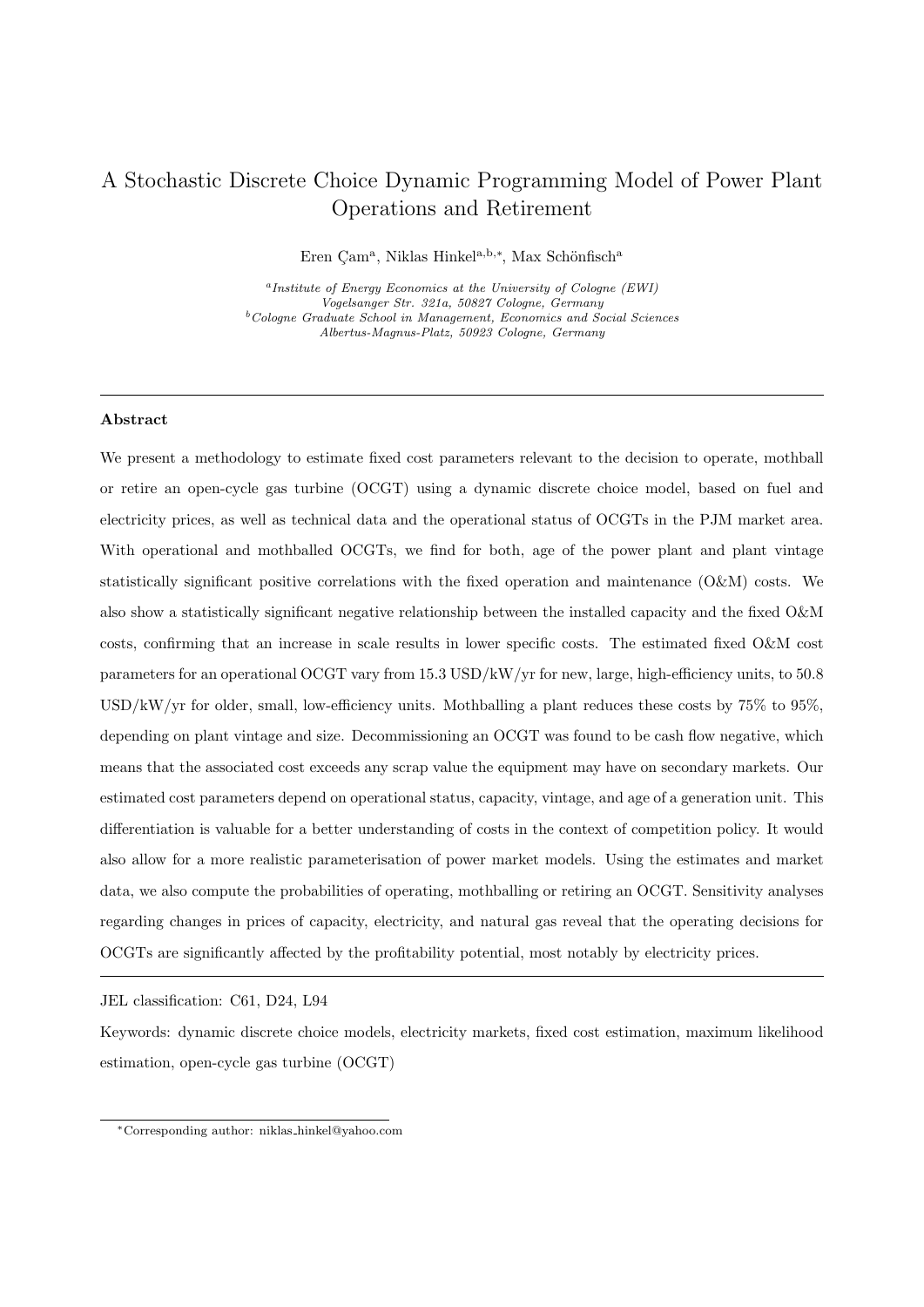#### 1. Introduction

The objective of this paper is to estimate fixed cost parameters relevant to the decision to operate, mothball or retire an open-cycle gas turbine (OCGT) in the Pennsylvania, New Jersey, Maryland Power Pool  $(PJM)^1$  using a dynamic discrete choice model supplied with data on fuel and electricity prices, as well as technical data and the operational status of OCGTs in the PJM market area.

Characterised by low investment but high variable costs, OCGTs are usually operated as peaking power plants that come online only when electricity prices are high enough to cover their variable costs. Due to their position at the top end of the merit order<sup>2</sup> of the market, they are often the price-setting technology in peak hours. Furthermore, new OCGTs are often the price setting technology in capacity remuneration mechanisms such as PJM's Reliability Pricing Model (RPM) designed to incentivise the deployment of sufficient firm capacity to maintain security of supply at times of very high demand. The upshot of this is that OCGTs are a pivotal technology when it comes to the potential of market participants to exert market power on both electricity and capacity markets, i.e. by withholding capacity in critical hours on the electricity market, or in auctions on the capacity market. In order to assess the structure and competitiveness of both electricity and capacity markets, regulators need robust data on the cost structures of peaking power plants in particular. However, publicly available reports on the operating costs of power plants, published by public organisations such as the Energy Information Administration (EIA, 2016), the International Energy Agency (IEA, 2015, 2020), market operators (PJM, 2014, 2018a), as well as private engineering and consulting firms (e.g. NREL (2012) or Lazard (2020)), tend to focus on newly built plants and usually provide point estimates for an average unit only. The dynamic discrete choice model described in this paper, on the other hand, can be used to generate a larger set of more differentiated cost estimates for a single technology such as an OCGT, dependent on plant characteristics such as age, capacity or vintage. Additionally, it is able to provide estimates for the operation and maintenance  $(O\&M)$  costs of mothballed plants, as well the cost associated with the final decommissioning of plants. Better cost estimates improve market transparency, potentially lowering market entry barriers for the general benefit of competition on the market.

Furthermore, such differentiated cost estimates for generating units of varying operational status, capacity, age, and vintage are valuable parameters for the modelling of energy systems. The fight against climate change, not least via a growing share of intermittent generation in the power supply, increases the

<sup>1</sup>PJM is the independent system operator (ISO) for all or parts of Delaware, Illinois, Indiana, Kentucky, Maryland, Michigan, New Jersey, North Carolina, Ohio, Pennsylvania, Tennessee, Virginia, West Virginia and the District of Columbia. PJM operates the high-voltage transmission system, the wholesale market for electricity and an auction-based mechanism for the provision of secure capacity.

<sup>&</sup>lt;sup>2</sup>The term merit order describes the short-run supply curve of an electricity market.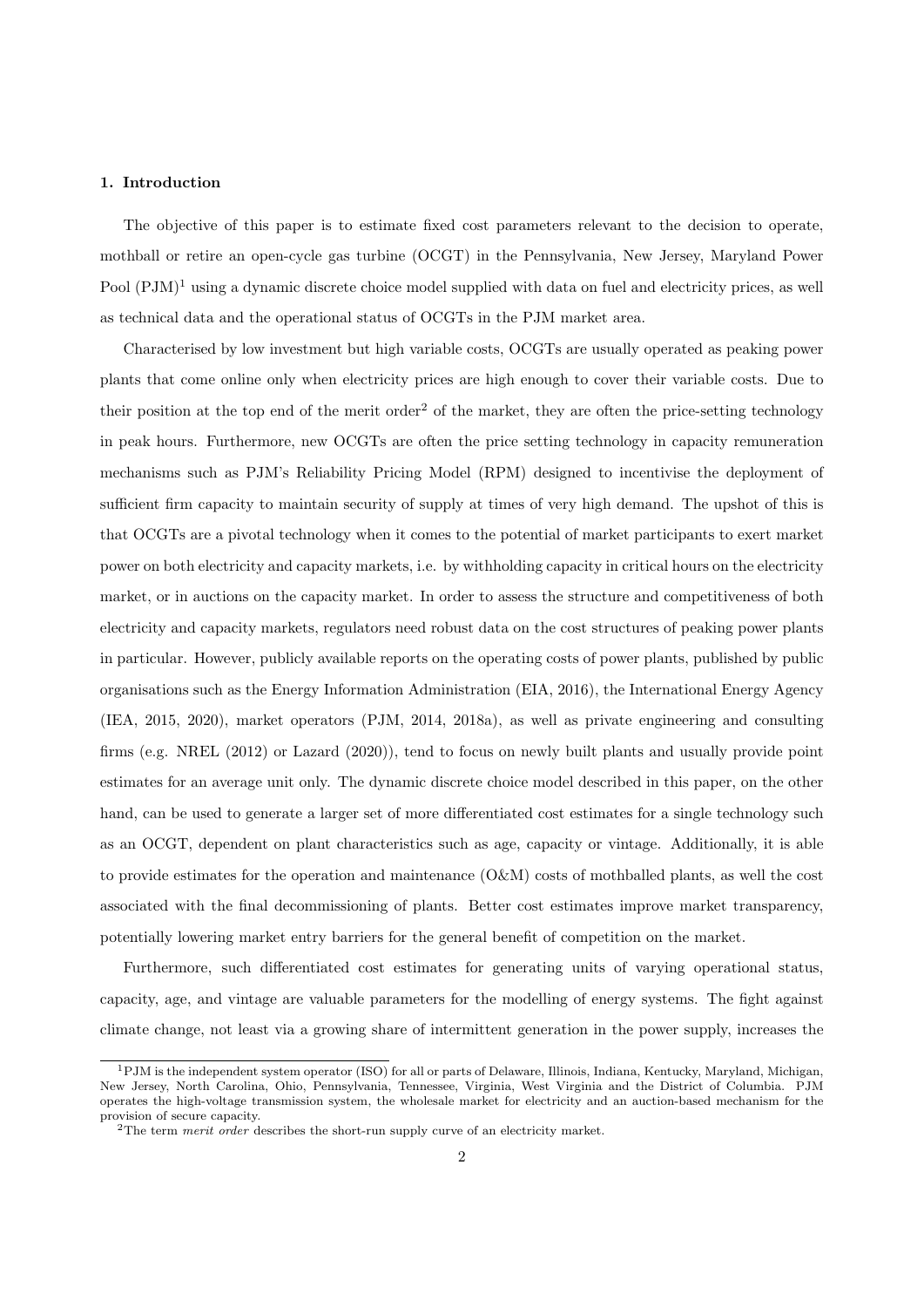importance of such models. They provide insights into questions on network stability, investment decisions, and greenhouse gas emissions and would benefit from more differentiated costs data, as provided in this paper.

Dynamic discrete choice models assume that rational, forward looking, risk-neutral agents maximise expected payoffs across time. Based on the principle of revealed preference (Aguirregabiria and Mira, 2010), they allow for the estimation of unknown parameters in an agent's profit function using data on agent choices and choice outcomes. For the model to replicate operator behaviour and produce valid cost estimates, the market under investigation needs to be competitive, i.e. market participants have to behave as price-takers whose decisions are determined by costs and prices only, rather than strategic considerations. Otherwise, the cost estimates might be biased. We assume that as a large and liquid market, PJM is sufficiently competitive for the model to generate valid cost estimates and therefore suitable to estimate the O&M costs of peaking power plants. To support this assumption, we analyse PJM's annual state of the market reports for the 2008 to 2017 period. The annual reports find that electricity prices in PJM are set mostly by marginal units at or close to their marginal cost of production. They conclude that in all years, both energy and capacity market outcomes are broadly consistent with competitive behaviour among the market participants (Monitoring Analytics, 2020).

Since OCGTs are largely standardised, the cost estimates derived in this paper should apply to OCGTs in other United States or OECD electricity markets as well. Thus, they could provide useful information to researchers and regulators assessing the competitiveness of other electricity or capacity markets.

Econometric dynamic discrete choice models are applied to a wide range of microeconomic problems. Some of the seminal works are, Wolpin (1984) on fertility and child mortality, Rust (1987) on the optimal replacement of bus engines, Das (1992) on capital utilisation and retirement decisions in the cement industry, and Keane and Wolpin (1997) on the educational and occupational choices of young men. Other notable works include Hartmann and Viard (2008) on switching costs in frequency reward programmes, Nevo et al. (2016) on the consumer response to usage-based broadband pricing and Peters et al. (2017) on firm R&D spending. Aguirregabiria and Mira (2010) provide an overview of dynamic discrete choice estimation procedures commonly used in the literature.

In an electricity industry context, dynamic discrete choice models are used to assess investment, operational, and retirement decisions associated with electricity generators. In particular, they are used to study the impact of external shocks on managerial decision-making and to estimate unknown cost parameters in a variety of contexts. Rothwell and Rust (1997), for instance, model the long-term decision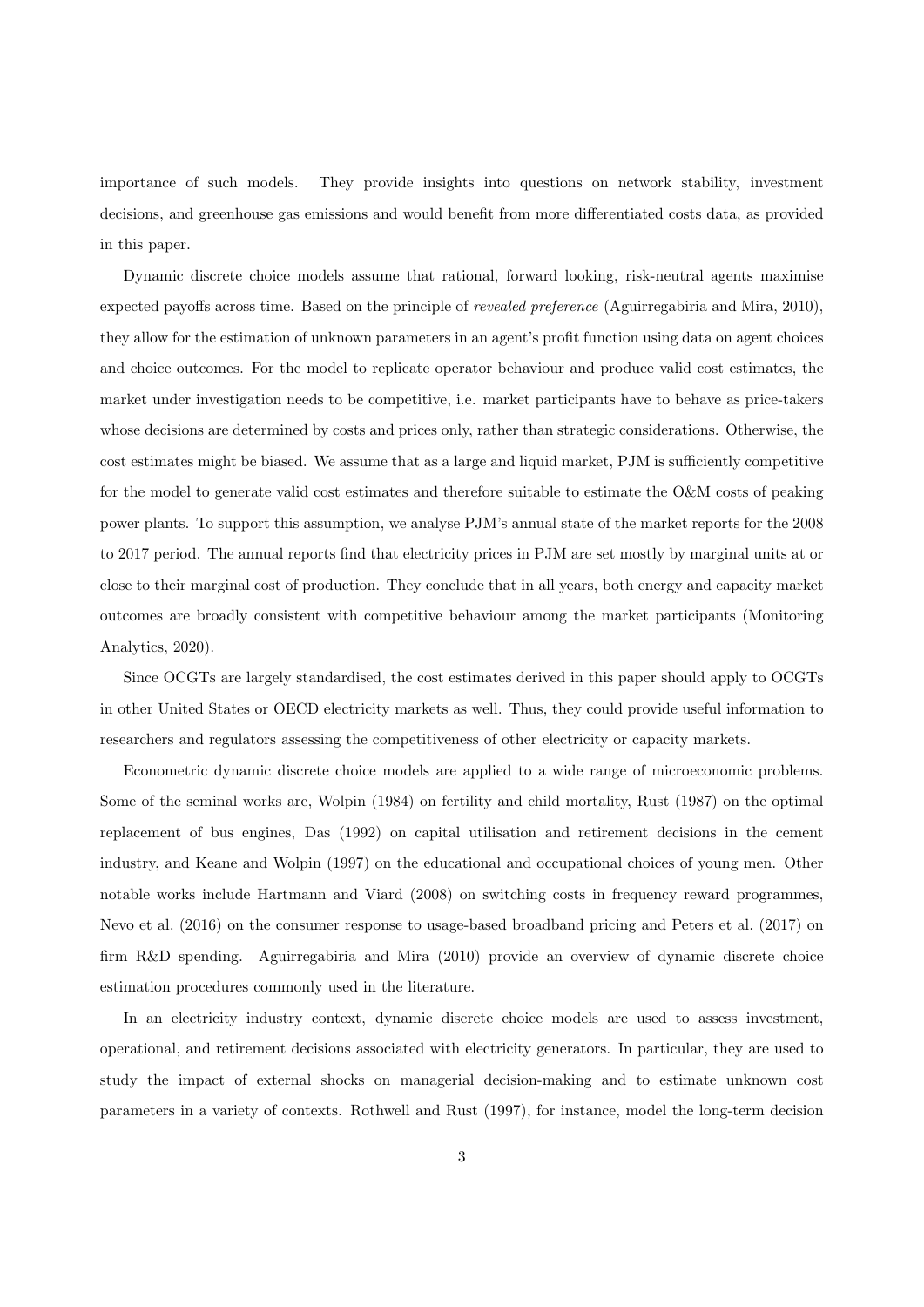problem (operate or decommission) of a nuclear power plant operator in order to determine the optimal lifetime of existing plants. They take account of major unplanned outages (*problem spells*) in their model specification and assume that such outages become more likely as a plant ages. Cook and Lin Lawell (2019) use a dynamic structural model to analyse the impact of government policy on the investment in, decommissioning or replacement of small-scale wind turbines in Denmark. They find that government policy had a greater impact on the growth of wind power in Denmark than technological improvements, and that specific policy changes had a substantial impact on the timing of expansion, shutdown and replacement decisions made by wind turbine operators.

According to the principle of revealed preference (Aguirregabiria and Mira, 2010), the decisions of production units can be used to estimate unknown cost parameters, provided some other parameters are known. Fleten et al. (2019), for example, use data on startup and shutdown events, natural gas and electricity prices in the northeastern United States (including PJM), covering the years 2001–2009, to estimate maintenance and state switching costs for OCGTs with the help of a dynamic discrete choice framework. Based on the derived estimates, they calculate the avoidable cost rate (ACR) associated with switching from an operational to a mothballed and from a mothballed to a decommissioned state and find that the estimated ACRs are lower than the clearing prices observed in PJM's market for secure capacity. Based on this, they conclude that consumers are likely overpaying for the provision of secure capacity in the PJM Interconnection.

Building on the methodological approach of Das (1992), our study expands on the work of Fleten et al. (2019). Unlike the latter, we explicitly model how fixed costs relate to characteristics of the generating unit, such as plant age and plant size. This means that our model allows us to quantify hidden cost parameters (fixed O&M costs) for different plant sizes and vintages. Furthermore, we incorporate capacity prices for the years 2008–2017 into our model, recognising that these represent a significant source of additional revenue for OCGTs, which operate only in peak hours.

Using a dynamic model to estimate power plant costs has several advantages: costs are usually estimated based on engineering studies of plant designs, or operator questionnaires. Furthermore, they are usually provided only for operational units. Through the use of a dynamic model, we generate parameter estimates based on the actual behaviour of market participants. Therefore, we can estimate costs that are not usually included in engineering studies or surveys, for instance costs of plants in a mothballed state or costs/revenues associated with the final retirement of a production unit (decommissioning costs/scrap value). In addition,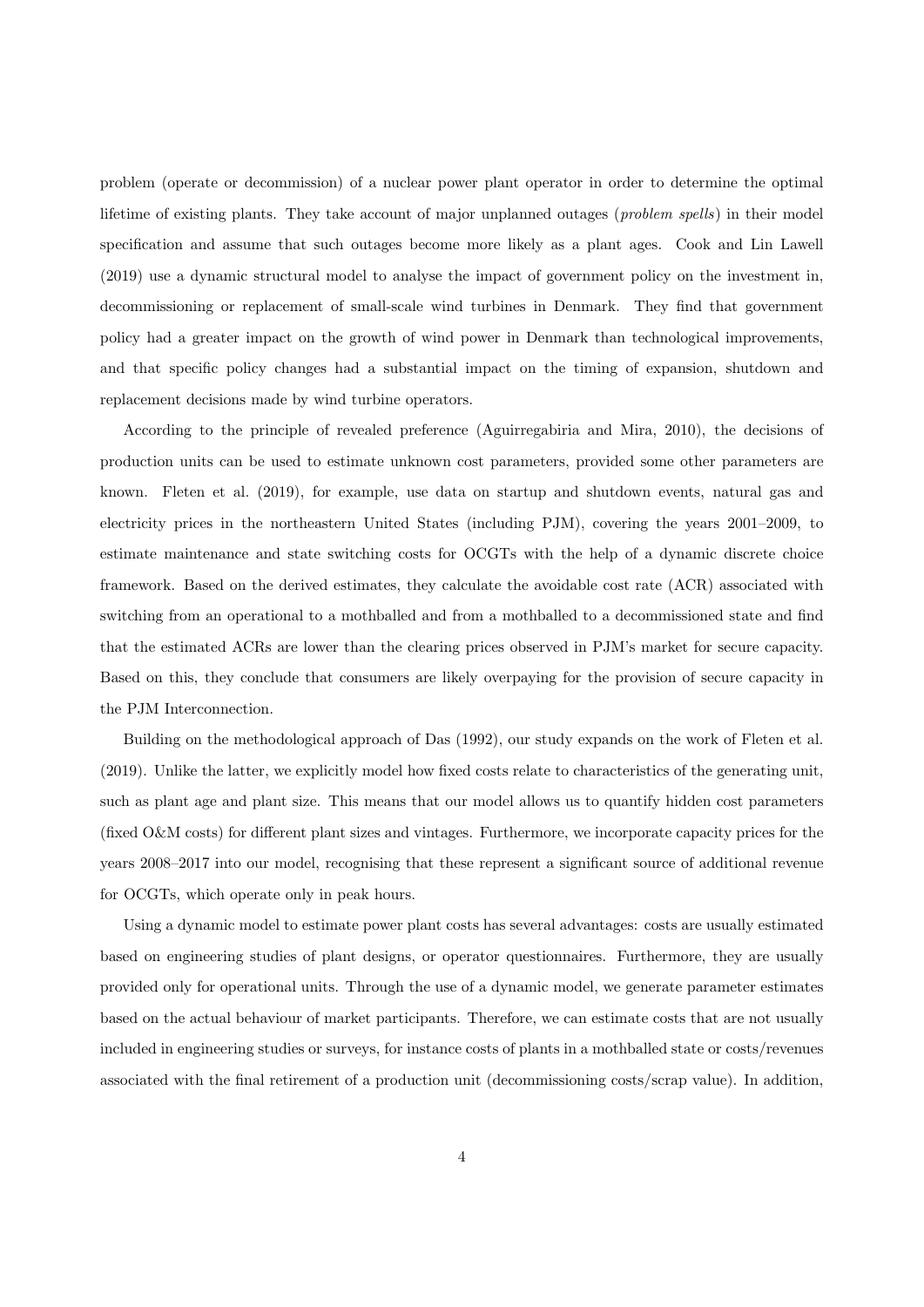using the estimated cost parameters, the fitted model itself can be used to predict the behaviour of plant operators in response to changes in exogenous parameters, such as fuel or electricity prices.

For both operational and mothballed OCGTs, we find statistically significant, positive relationships between the age of the power plant and the inverse of the efficiency of the turbine (which serves as a proxy for the plant vintage) and the fixed O&M costs. We also show a statistically significant, negative relationship between the installed capacity and the fixed O&M costs, confirming that an increase in scale results in lower specific costs. Decommissioning an OCGT was found to be cash flow negative, which means that the associated cost exceeds any scrap value the equipment may have on secondary markets.

The paper is structured as follows: the model, its assumptions and the underlying data are presented in section 2. The estimated parameters, as well as a simulation based on these parameters follow in sections 3. Section 4 contains sensitivity analyses using the fitted model. Section 5 concludes the paper.

#### 2. Methodology

#### 2.1. Assumptions and Data

PJM operates three separate markets in its area of operations: a wholesale market for electricity, a market for secure capacity, and a market for ancillary services. The day-ahead market forms the core of PJM's wholesale market for electricity. Prices are derived by matching offers from generators with bids from consumers, with the most expensive offer cleared setting the price. The day-ahead market is augmented by a real-time market, which allows market participants to make final adjustments to their positions shortly before delivery. The PJM capacity market—called the Reliability Pricing Model (RPM)—is designed to ensure that sufficient levels of secure capacity are available to meet the projected peak demand of a given year, plus a reserve margin. The main capacity auction (base residual auction) is held three years in advance of the delivery period. 95 percent of the capacity required by PJM is purchased in the base residual auction. The remaining 5 percent are acquired in a series of incremental auctions. Capacity cleared in the auctions is committed to be available in the delivery period, which ranges from June 1st to May 31st of the following year. This means that the plant has to be operational, and can neither be mothballed nor decommissioned. Participation in the capacity market is mandatory for existing generators and optional for yet to be commissioned newly built generators. Each generator that has cleared a sell offer in one of the auctions will receive a daily payment that is equal to the MW amount cleared times the respective auction's clearing price for the delivery period (pay-as-cleared). A penalty applies in case of non-delivery (PJM, 2018b).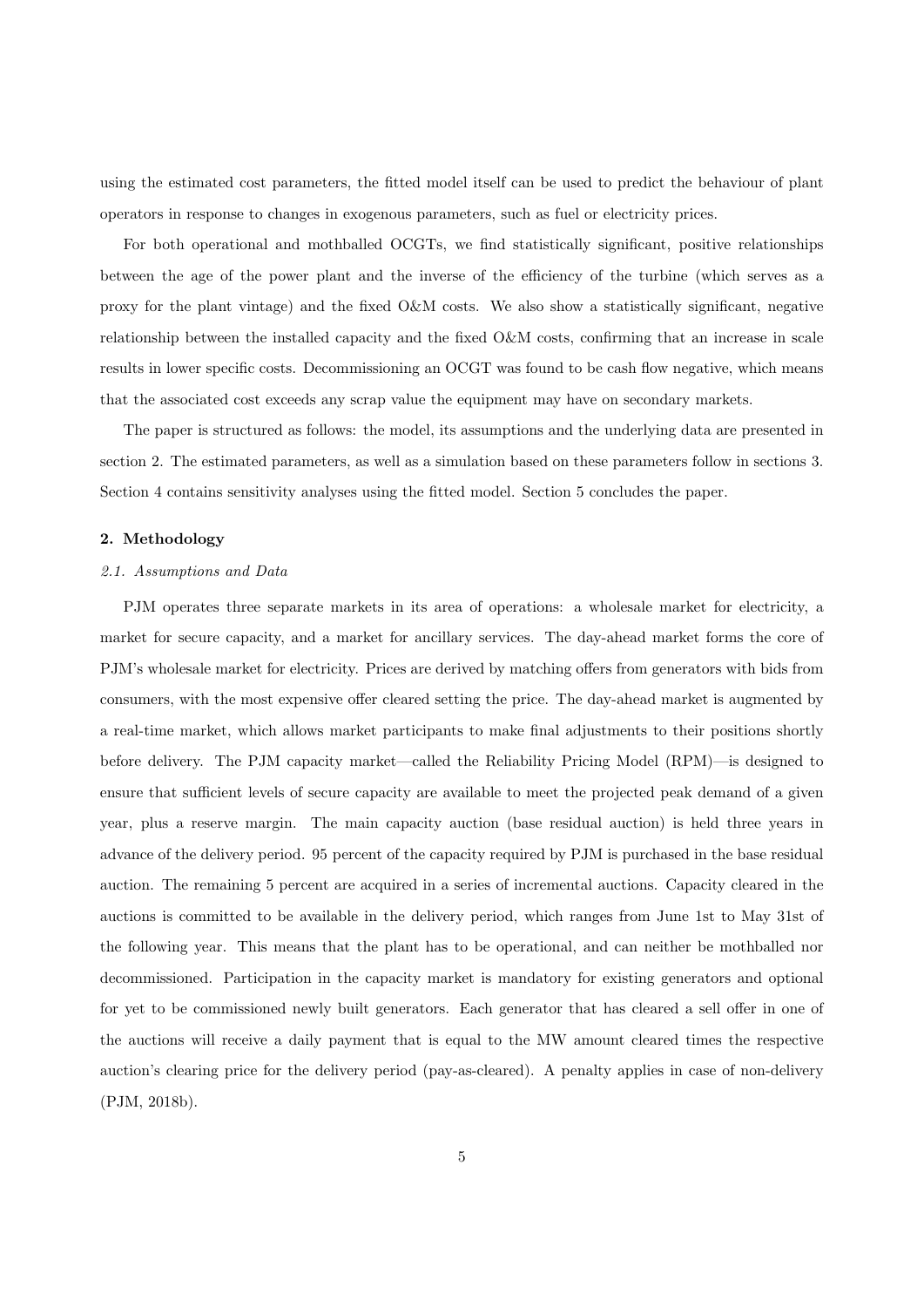For the model-based analysis, we use average hourly real-time electricity prices used for the PJM interconnection (PJM, 2020b), as well as the respective year's capacity price (PJM, 2020a)<sup>3</sup>. Monthly natural gas prices for the states serviced by PJM are taken from (EIA, 2020b). The average annual values are presented in Table 1.

We use detailed power plant data provided by the Energy Information Administration (EIA) in their Annual Electric Generator Reports (EIA-860). The annual data set includes the commissioning date, operational status, location, generation capacity and fuel type of individual units. The operational status of the units include being operational, being in standby mode or being out of service and being retired. We consider the standby and out of service status in the data set as mothballed status.

In practice, the economic lifespan of OCGTs is around 25 years and the maximum technical lifespan is considered to be 30 years (IEA ETSAP, 2010). However, in the EIA data, a significant number of units (225 out of 740 units) had commissioning dates which indicated turbine units older than 30 years. As those commissioning dates were most likely not updated with retrofit dates, we assume those units to have received retrofits at some point, which is not specified in the data sheet. Thus, we assume major retrofits to occur every 30 years after a plant's original commissioning.

OCGTs, traditionally characterised by low fuel-to-electricity conversion efficiencies, have seen significant improvements in efficiency due to advances in technology over the past decades. As such, it can be assumed that efficiency of a turbine strongly depends on the era the turbine was commissioned in. Within this context, we assign the observed units into *vintage classes* corresponding to their commissioning years. We consider three vintage classes representative of the technology progress, and hence the efficiency of the turbines. Units built between 1972–1999 are assigned an efficiency of 0.28, units built between 2000–2014 an efficiency of 0.35, and those built from 2015 onward 0.40. The efficiency of retrofitted plants is assumed to correspond to that of new plants commissioned in the same year as the retrofit. The efficiency of a retrofitted plant corresponds to that of a plant commissioned at the time of the retrofit.4

Similarly, in order to reduce model complexity, we consider the capacities of observations in several classes. The observed capacities are clustered into four capacity sizes corresponding to the mean values of the quartiles of the data. The assumed vintage classes with their corresponding efficiencies and the

<sup>3</sup>Annual capacity prices are weighted averages of seasonal capacity prices. A RPM season runs from June to May.

<sup>&</sup>lt;sup>4</sup>We are aware that the assumption of fixed efficiencies may not represent the real efficiencies of some units; especially those with commissioning dates bordering the dates of another vintage class. Considering more vintage classes with interpolated efficiency assumptions would result in a more realistic representation, but with exponentially increasing duration for model convergence. Hence, we found limiting the number of vintage classes to three to be a necessary simplification that allows for reasonable model convergence duration. The vintage classes are based on OCGT vintage classes used in the DIMENSION electricity market model maintained at the Institute of Energy Economics at the University of Cologne (Richter, 2011).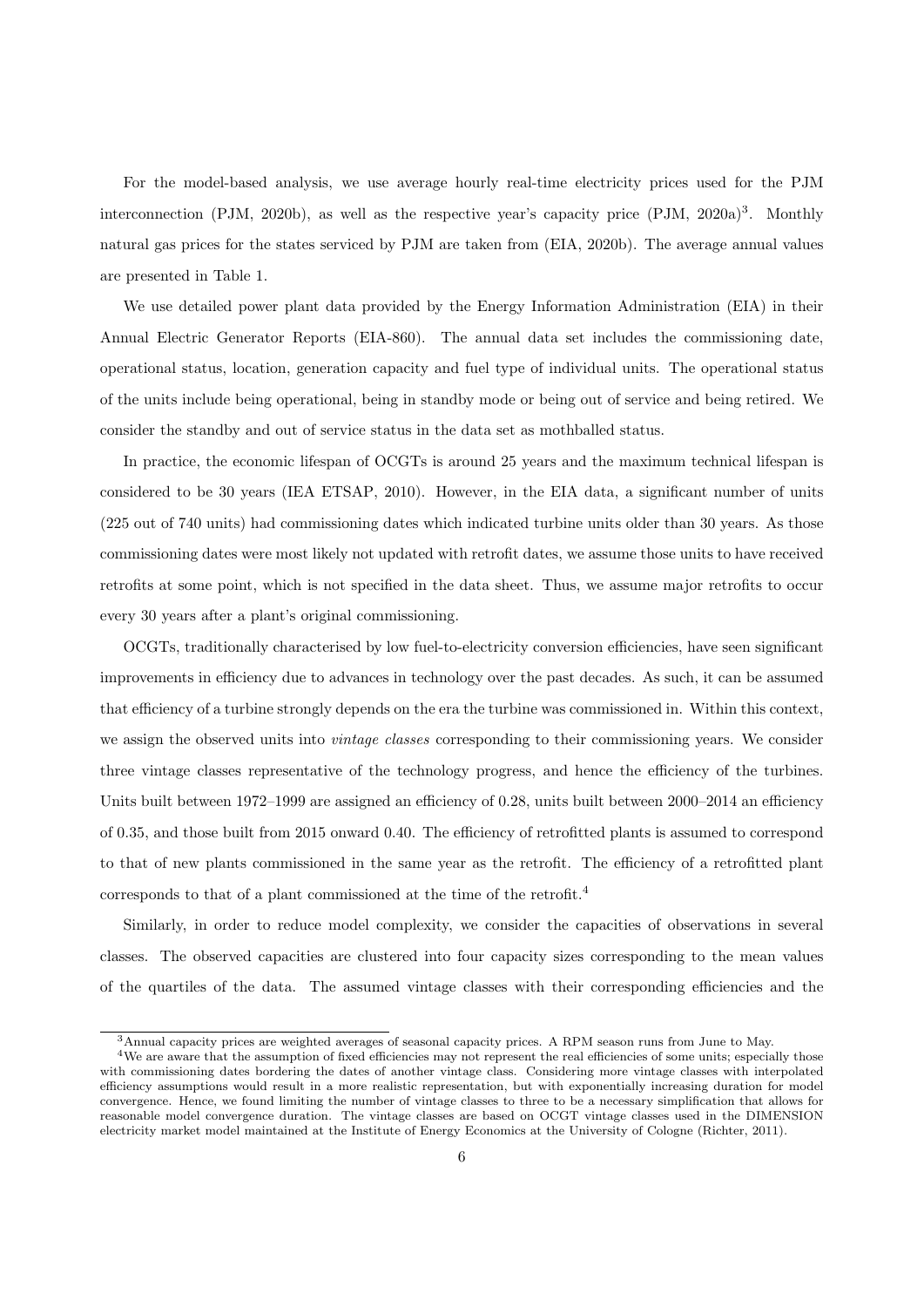considered mean capacities for the clusters of observations are provided in Table 2. For each vintage class, there are four capacity clusters, which makes a total of 12 unit types.

The yearly energy payments (in USD per MW) that the considered unit types receive on the electricity market are estimated as the sum of hourly positive spark spreads throughout a year. These correspond to the integral of the price duration curve above the total variable costs of the unit. These costs comprise variable fuel costs and variable operation and maintenance costs. The variable fuel costs are assumed to be the cost of fuel (i.e. the price of natural gas) divided by the efficiency. Average variable operation and maintenance costs are assumed to be 5.5 USD/MWh (EIA, 2020a). Hence, the short run profit indicator, S, corresponds to the sum of positive spark spreads throughout a year plus the respective capacity payment.

Table 1: Proportion of operated, mothballed and decommissioned units, and the development of mean capacities, electricity and natural gas prices, spark spreads, and capacity prices throughout the considered period

| Year | No.<br>of units | <b>OP</b> | MВ   | DC   | Age   | Capacity | $P_{el}$    | $P_{ng}$    | Spark<br>spread    | Capacity<br>payment |
|------|-----------------|-----------|------|------|-------|----------|-------------|-------------|--------------------|---------------------|
|      |                 | %         | %    | %    | years | MW       | USD/<br>MWh | USD/<br>MWh | thousand<br>USD/MW | thousand<br>USD/MW  |
| 2008 | 606             | 70.6      | 10.9 | 18.5 | 7.9   | 60.8     | 66.12       | 33.76       | 17.20              | 25.71               |
| 2009 | 520             | 84.6      | 11.3 | 4.0  | 8.7   | 63.6     | 37.00       | 25.39       | 9.45               | 39.35               |
| 2010 | 530             | 82.8      | 11.3 | 5.8  | 9.6   | 63.9     | 44.57       | 22.81       | 31.52              | 48.23               |
| 2011 | 555             | 79.8      | 10.8 | 9.4  | 10.6  | 63.1     | 42.52       | 22.31       | 32.04              | 53.84               |
| 2012 | 533             | 89.7      | 7.5  | 2.8  | 11.3  | 63.6     | 32.79       | 19.04       | 34.35              | 25.92               |
| 2013 | 543             | 90.4      | 6.1  | 3.5  | 12.1  | 62.9     | 37.15       | 17.87       | 23.93              | 7.72                |
| 2014 | 531             | 90.0      | 7.9  | 2.1  | 13.1  | 63.4     | 49.33       | 19.19       | 83.17              | 25.07               |
| 2015 | 535             | 84.9      | 5.8  | 9.3  | 14.0  | 63.9     | 34.12       | 16.14       | 75.05              | 47.51               |
| 2016 | 519             | 89.2      | 5.8  | 5.0  | 15.1  | 66.2     | 28.10       | 13.15       | 55.03              | 37.99               |
| 2017 | 531             | 87.4      | 4.9  | 7.7  | 16.1  | 64.3     | 29.48       | 15.02       | 32.18              | 30.89               |

Table 2: Vintage classes depending on the commissioning year and the capacity clusters assumed for the OCGT units

| Vintage            | Efficiency | Capacity $(MW)$ |
|--------------------|------------|-----------------|
| up to 1999         | 0.28       | 24, 48, 81, 150 |
| $2000$ to $2014\,$ | 0.35       | 24, 48, 81, 150 |
| $2015$ onward      | 0.40       | 24, 48, 81, 150 |

#### 2.2. Model

The model structure is closely related to the model presented in Das (1992).<sup>5</sup> A power plant operator's decision problem consists of choosing a sequence of decision rules  $I = i_t = f_t(x_t, \epsilon_t, \theta)$  for each time period

<sup>5</sup>Our model is implemented in the Python programming language and solved using the L-BFGS-B algorithm (Byrd et al., 1995; Zhu et al., 1997).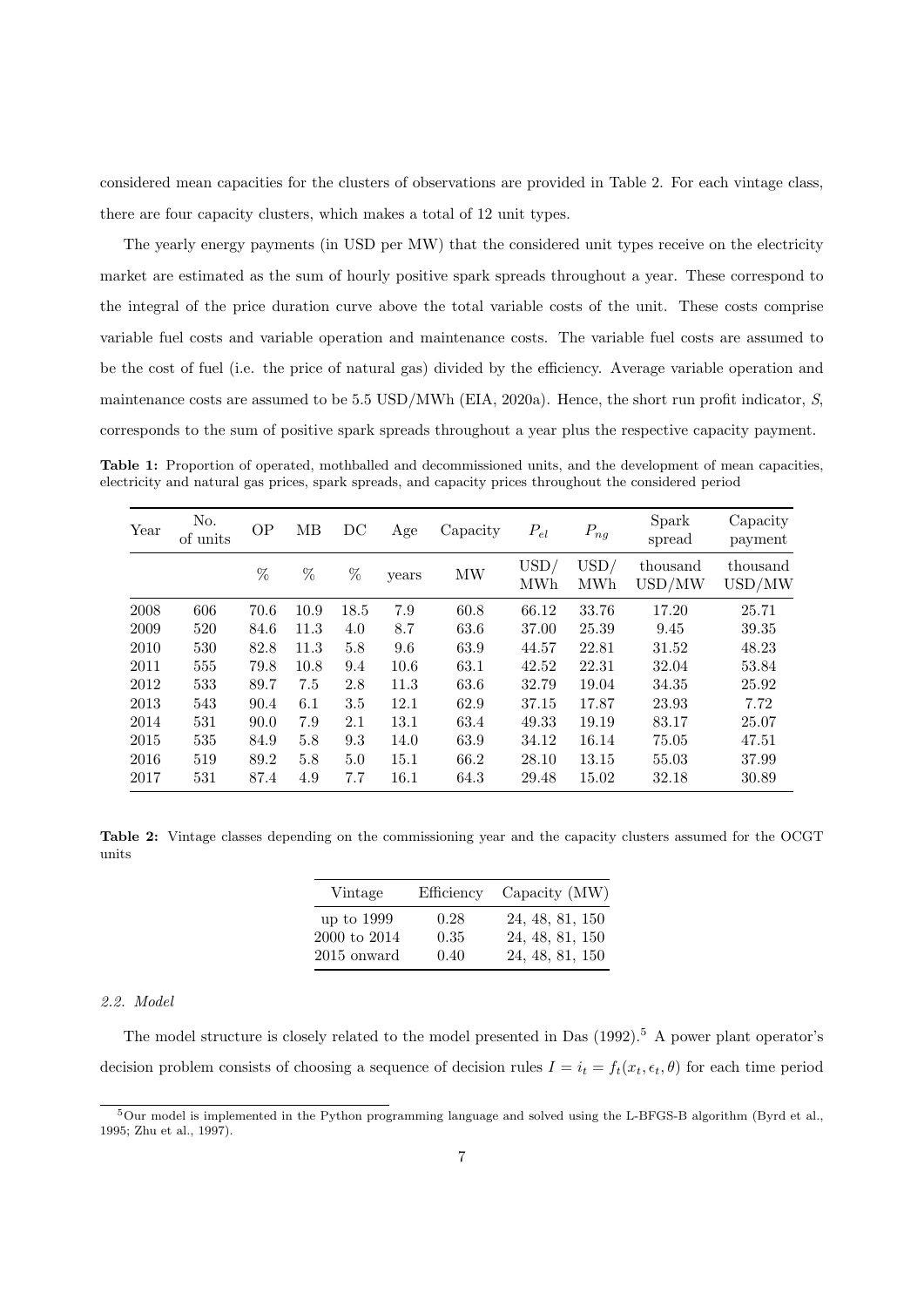t, which maximises the expected discounted sum of profits of the managed power plant unit, as expressed in Equation 1:

$$
\max_{I} E_0 \left\{ \sum_{t=0}^{T} \beta^t u(x_t, i_t, \epsilon_t, \theta) \right\} \tag{1}
$$

where  $E_0$  is the expectation based on today's information, T is the lifespan of a plant, and  $\beta$  is the discount rate.<sup>6</sup> The instantaneous profit function of a unit,  $u(\cdot)$ , depends on the vector of exogenous variables,  $x_t$ (installed capacity of the unit, its age, its commissioning year, and the short-run profit indicator determined by the electricity prices, fuel prices, other variable O&M costs, and capacity payments); the vector of the unobserved random components,  $\epsilon$  associated with the decisions i; and the vector of parameters to be estimated,  $\theta$ .

Equation 1 is also called the value function,  $V_t(x_t, i_t, \epsilon_t, \theta)$ , which corresponds to the recursive solution of the Bellman equation, where the operator picks  $i_t$  from a set of three choices,  $C = \{op, mb, dc\}$ . Those are whether to operate, mothball, or decommission the unit:

$$
V_t(x_t, \epsilon_t, \theta) = \max_{i \in C} \{ u(x_t, i_t, \epsilon_t, \theta) + \beta E V_t(x_t, i_t, \epsilon_t, \theta) \}
$$
(2)

where the expected value  $EV_t$  is:

$$
EV_t(x_t, i_t, \epsilon_t, \theta) = \int_{x_{t+1}} \int_{\epsilon_{t+1}} V_{t+1}(x_{t+1}, \epsilon_{t+1}, \theta) \, dPr(x_{t+1}, \epsilon_{t+1} \mid x_t, i_t, \epsilon_t)
$$
\n
$$
\tag{3}
$$

As also shown in Rust (1988), under certain regularity conditions the optimal choice then corresponds to Equation 4, where the aim is to estimate the vector of parameters  $\theta$ .

$$
f(x_t, \epsilon_t, \theta) = \arg \max_{i \in C} \{ u(x_t, i_t, \epsilon_t, \theta) + \beta E V_t(x_t, i_t, \epsilon_t, \theta) \}
$$
(4)

In this respect, the instantaneous profit function can be written as:

$$
u(\cdot) = \begin{cases} K \cdot S_t - F_{t,op} + \epsilon_{t,op} & i = op \\ -F_{t,mb} + \epsilon_{t,mb} & i = mb \\ -F_{t,dc} + \epsilon_{t,dc} & i = dc \end{cases} \tag{5}
$$

When a unit runs, the positive term of its payoff consists of its capacity  $K$ , multiplied with the short-run profit indicator,  $S_t$ , which already contains any variable costs.

 ${}^{6}$ In line with Das (1992), we assume a discount factor of 0.9.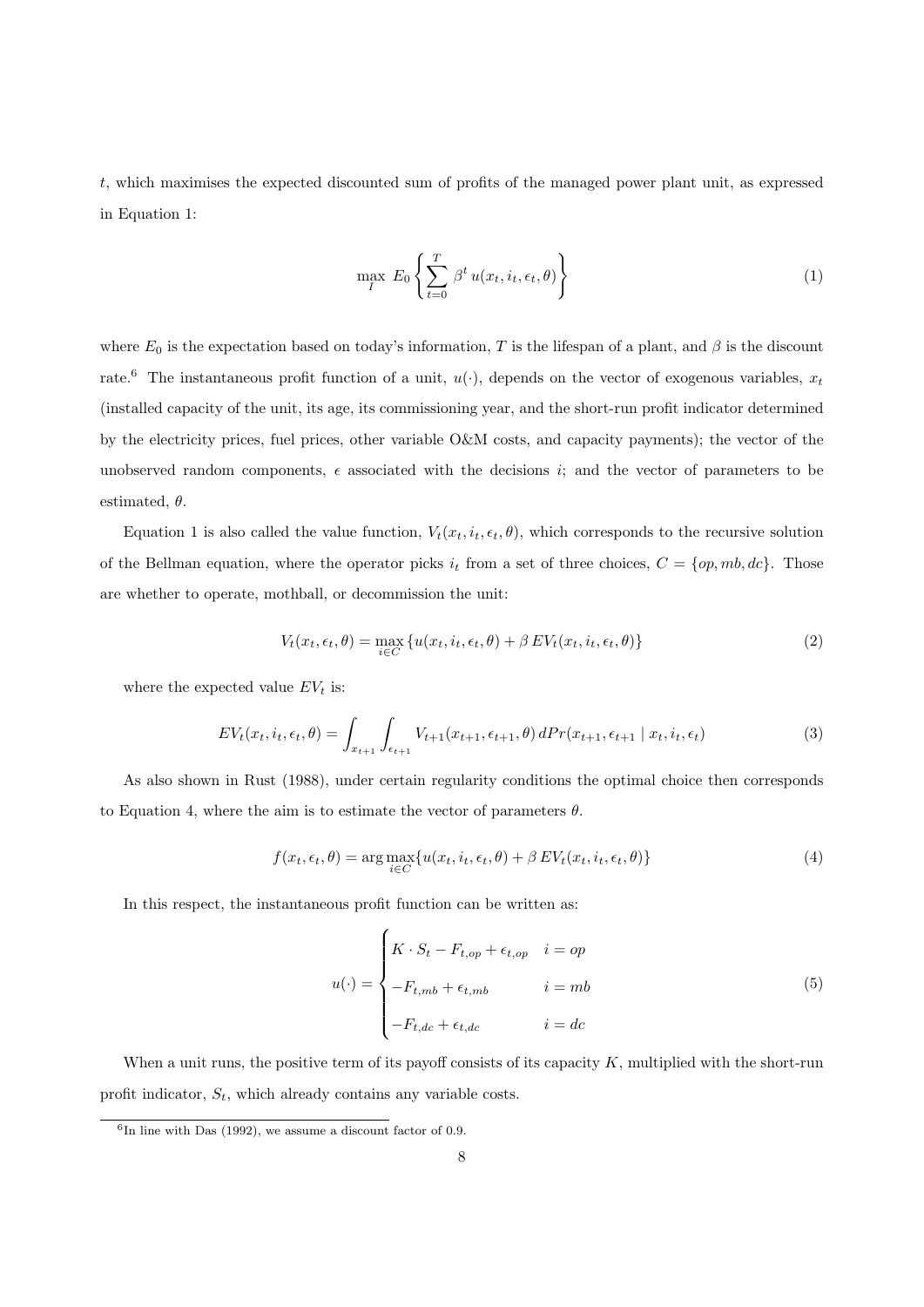The negative term of the payoff of an operating unit equals its fixed O&M costs. They are assumed to linearly depend on the capacity K of the unit. The larger the unit capacity, the higher the fixed  $\alpha$ costs. Similarly the costs are assumed to linearly depend on the age of the unit, A. The older the unit, the higher the fixed costs. Further, we assume that as plant technology improves, those costs decrease. We map plant efficiency to the vintage class of a plant. Since units with newer technology have higher efficiencies, the specific fixed O&M costs are assumed to be inversely related with the unit efficiency  $\eta$ . The simplifying assumption of a linear relationship is consistent with the literature (Fleten et al., 2019). The fixed O&M costs for an operating unit can then be expressed as follows:

$$
F_{t,op} = \theta_{K,op} K + \theta_{A,op} A_t + \theta_{\eta,op} \frac{1}{\eta} \qquad \theta_{K,op}, \theta_{A,op}, \theta_{\eta,op} > 0 \tag{6}
$$

A mothballed unit does not have variable costs and is assumed to have fixed costs only. The O&M costs of a mothballed plant are expected to be significantly reduced compared to those of an operating unit, hence the incentive to mothball a temporarily unprofitable plant. The fixed costs in this case are similarly assumed to be a function of unit capacity, age and vintage class:

$$
F_{t,mb} = \theta_{K,mb} K + \theta_{A,mb} A_t + \theta_{\eta,mb} \frac{1}{\eta} \qquad \theta_{K,mb}, \theta_{A,mb}, \theta_{\eta,mb} > 0 \tag{7}
$$

The fixed cost associated with decommissioning are assumed to linearly depend on unit capacity as shown in Equation 8. The cost term  $F_{dc}$  can be positive or negative, depending on whether the cost of decommissioning exceeds the salvage value obtained on secondary markets for combustion turbines.

$$
F_{dc} = \theta_{dc} K \tag{8}
$$

The vector of estimable parameters of the problem is then  $\theta = (\theta_{K,op}, \theta_{A,op}, \theta_{n,op}, \theta_{K,mb}, \theta_{A,mb}, \theta_{n,mb}, \theta_{dc})$ where the exogenous variables are  $x_t = (K, A_t, S_t, \eta)$ .

The parameters of the vector  $\theta$  are estimated by maximising the likelihood function:

$$
L(\theta \mid i, x) = \prod_{n=1}^{N} \prod_{t=1}^{T_n} Pr(i_{n,t} \mid x_{n,t}, \theta)
$$
\n(9)

where  $Pr(i_{n,t} | x_{n,t}, \theta)$  are the optimal choice probabilities, given the vector i contains every unit's choice and the vector x includes the state variables for each period. The total number of units is denoted by  $N$ , and  $T_n$  corresponds to the number of observations for unit n.

The capacity K of a unit and its efficiency  $\eta$  are assumed to be constant over time. The age of a unit however changes over the time periods. If the decision  $i_t$  is not to retire, then the age increases by one each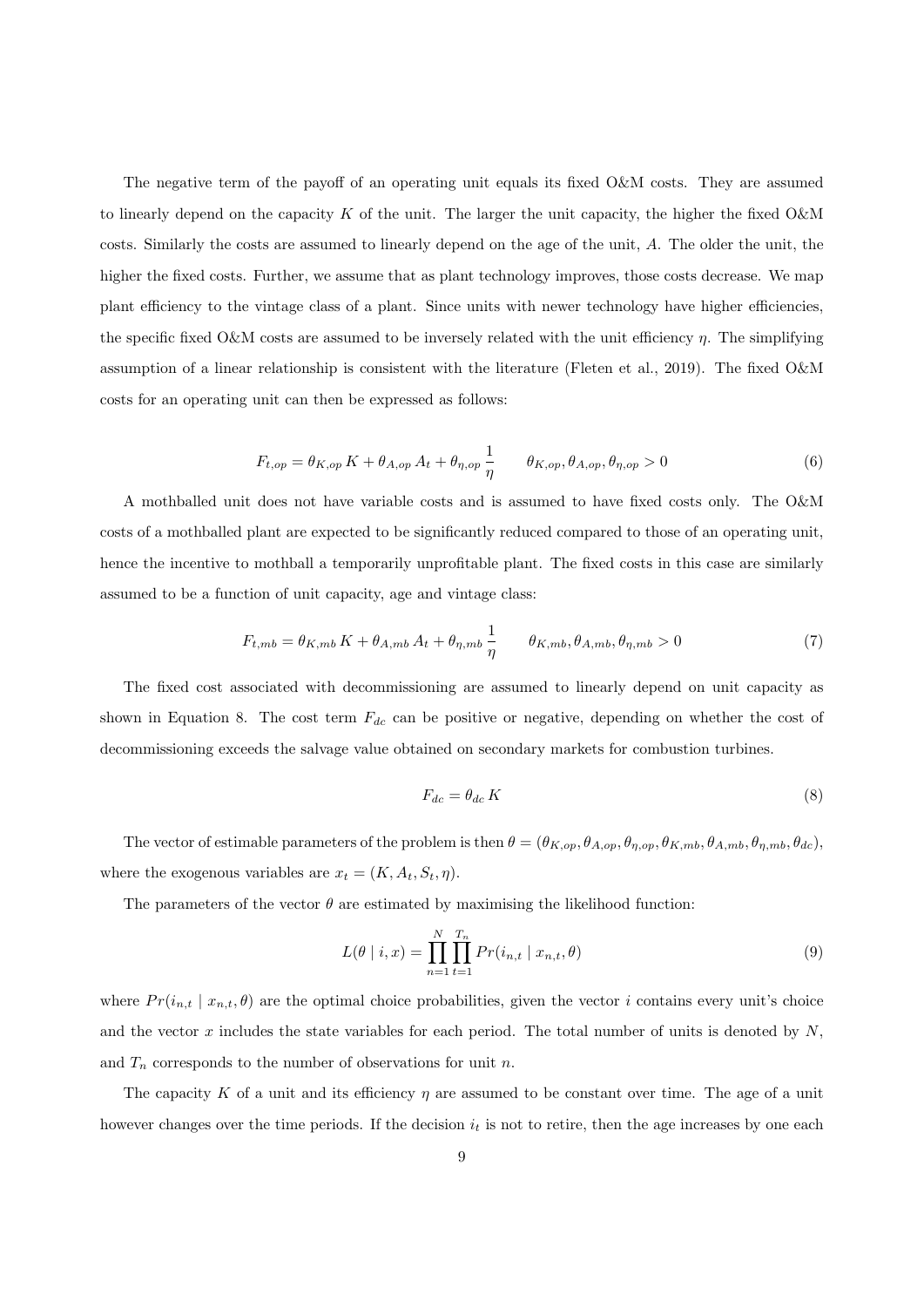year, i.e.  $A_{t+1} = A_t + 1$ . If the decision  $i_t$  is to retire or the maximum age of 30 years is reached then an absorbing state is reached, i.e.  $A_{t+1} = A_t$ . The absorbing state of the age variable assumes that after reaching the end of a turbine's lifespan, i.e. after 30 years or after decommissioning, an additional year no longer has an effect on costs.

We assume that prices of capacity, natural gas, and electricity jointly follow a first-order Markov process, denoted by  $Pr(P_{capa,t+1}, P_{el,t+1}, P_{fuel,t+1} | P_{capa,t}, P_{el,t}, P_{fuel,t}).$  Therefore, the short-run profit indicator, S, can be assumed to follow the process  $Pr(x_{t+1} | x_t)$ . Consequently, for each unit type we have the process  $Pr(A_{t+1} | A_t, i_t) \cdot Pr(x_{t+1} | x_t)$ , where the change in age is deterministic. By assumption, the non-deterministic transition probabilities correspond to the respective relative frequencies of  $x_t$  in the data set.

The conditional independence assumption<sup>7</sup> reduces the problem from  $EV(x_t, i_t, \epsilon_t, \theta)$  to  $EV_t(x_t, i_t, \theta)$ . The value function can thus be reexpressed as:

$$
V_t(x_t, \epsilon_t, \theta) = \max\{V_{t,op}(x_t) + \epsilon_{t,op}, V_{t,mb}(x_t) + \epsilon_{t,mb}, V_{t,dc}(x_t) + \epsilon_{t,dc}\}\tag{10}
$$

The individual value functions for the respective decisions (i.e. operate, mothball, decommission) can then be written as follows:

$$
V_{t,op}(x_t) \equiv K \cdot S_t - (\theta_{K,op} K + \theta_{A,op} A_t + \theta_{\eta,op} \frac{1}{\eta}) + \beta E V_t(x_t, \theta)
$$
  

$$
V_{t,mb}(x_t) \equiv -(\theta_{K,mb} K + \theta_{A,mb} A_t + \theta_{\eta,op} \frac{1}{\eta}) + \beta E V_t(x_t, \theta)
$$
  

$$
V_{t,dc}(x_t) \equiv -\theta_{dc} K
$$

Based on the assumption that the density of  $\epsilon$  for a given x follows an extreme value distribution, our choice probabilities can be expressed as:

$$
Pr(op | x_t, \theta) = \frac{e^{V_{t, op}(x_t)}}{M_t}
$$

$$
Pr(mb | x_t, \theta) = \frac{e^{V_{t,mc}(x_t)}}{M_t}
$$

$$
Pr(dc | x_t, \theta) = \frac{e^{V_{t,dc}(x_t)}}{M_t}
$$
(11)

where  $M_t = e^{V_{t,op}(x_t)} + e^{V_{t,mb}(x_t)} + e^{V_{t,dc}(x_t)}$  and  $EV_t(x_t, \theta)$  stems from the unique solution of:

<sup>7</sup>See Rust (1987) for detailed information on this assumption.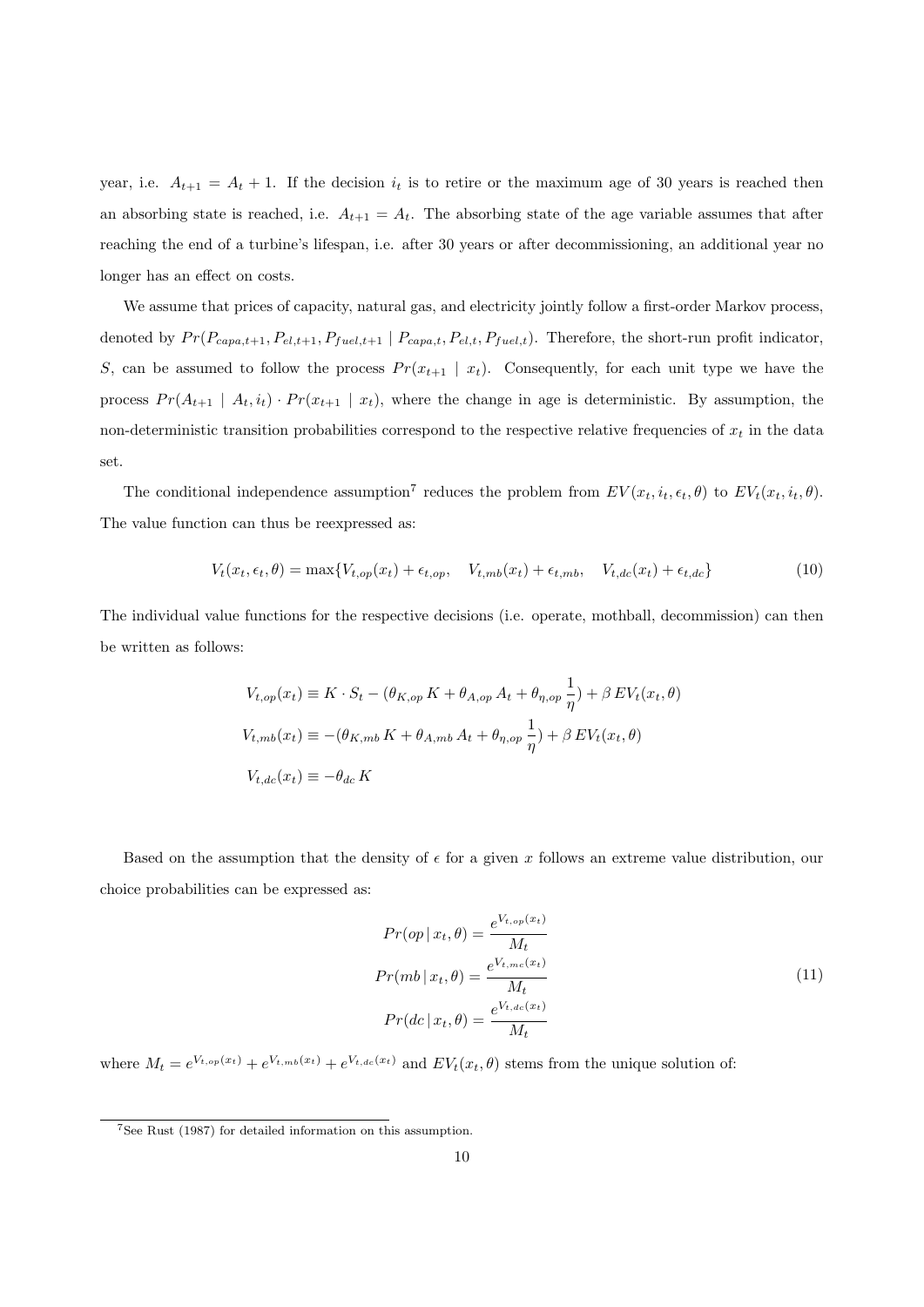$$
EV_t(x_t, \theta) = \int \log(e^{V_{t+1, op}(x_{t+1})} + e^{V_{t+1, mb}(x_{t+1})} + e^{\theta_{dc}}) Pr(x_{t+1} \mid x_t, i_t) dx_{t+1}
$$
(12)

#### 3. Results

#### 3.1. Parameter Estimates

The combination of the discrete choice dynamic programming algorithm and the maximum likelihood estimation procedure generates the following parameter estimates for  $\theta_{A,op}, \theta_{K,op}, \theta_{n,op}, \theta_{A,mb}, \theta_{K,mb}, \theta_{n,mb}$ and  $\theta_{dc}$  (see Table 3).

|                | $\theta_{A,op}$ | $\theta_{K,op}$ | $\theta_{n,op}$ | $\theta_{A,mb}$ | $\theta_{K,mb}$ | $\theta_{n,mb}$ | $\theta_{dc}$ |
|----------------|-----------------|-----------------|-----------------|-----------------|-----------------|-----------------|---------------|
| Estimate       | $311.1***$      | $14.213***$     | $244.931***$    | $99.98***$      | 111.7           | 85,073***       | $1,004***$    |
| Standard Error | (34.90)         | (2,041)         | (39.917)        | (0.017)         | (665.9)         | (29,009)        | (7.795)       |
| T-ratio        | 8.92            | 6.96            | 6.14            | 5.743           | 0.17            | 2.93            | 128.8         |

Table 3: Parameter estimates, standard errors and t-ratios

The standard errors and t-ratios are derived using parametric bootstrapping. The t-ratios (with 49 degrees of freedom) indicate that the estimates for  $\theta_{A,op}, \theta_{K,op}, \theta_{\eta,op}, \theta_{A,mb}, \theta_{\eta,mb}$  and  $\theta_{dc}$  are statistically significant at the 99% confidence level. The parameter estimate for  $\theta_{K,mb}$  is found not to be statistically significant.

The parameter  $\theta_{A,op}$  interacts with the age, the parameter  $\theta_{K,op}$  with the installed capacity and the parameter  $\theta_{\eta,op}$  with the efficiency of the power plant. They are part of the fixed O&M cost term of the profit function of an operational OCGT. The fixed O&M costs are expressed in USD/MW/year and scale linearly with the three parameters.

The statistically significant estimate for  $\theta_{A,op}$  (311.1) shows that an OCGT's fixed O&M costs are positively correlated with the power plant's age, but the economic impact of the estimate is small.8 This is consistent with the assumption that the wear and tear associated with long-term operation necessitates increased maintenance as the turbine ages. The mean age of the turbines in our sample increases from 8 years in 2008 to 16 years in 2017. Furthermore, plant fixed O&M costs are also assumed to scale linearly with capacity and the inverse of the efficiency of the turbine. Larger turbines are assumed to be more costly to maintain, while efficiency serves as a proxy for the plant vintage: Newer, more modern and efficient plants likely have lower maintenance costs per unit of capacity than older units. All other things being equal, a

<sup>8</sup>Multiplying an estimate with its respective state variable shows the impact of the estimate on the economics of the plant. Cf. Tables 4 and 5.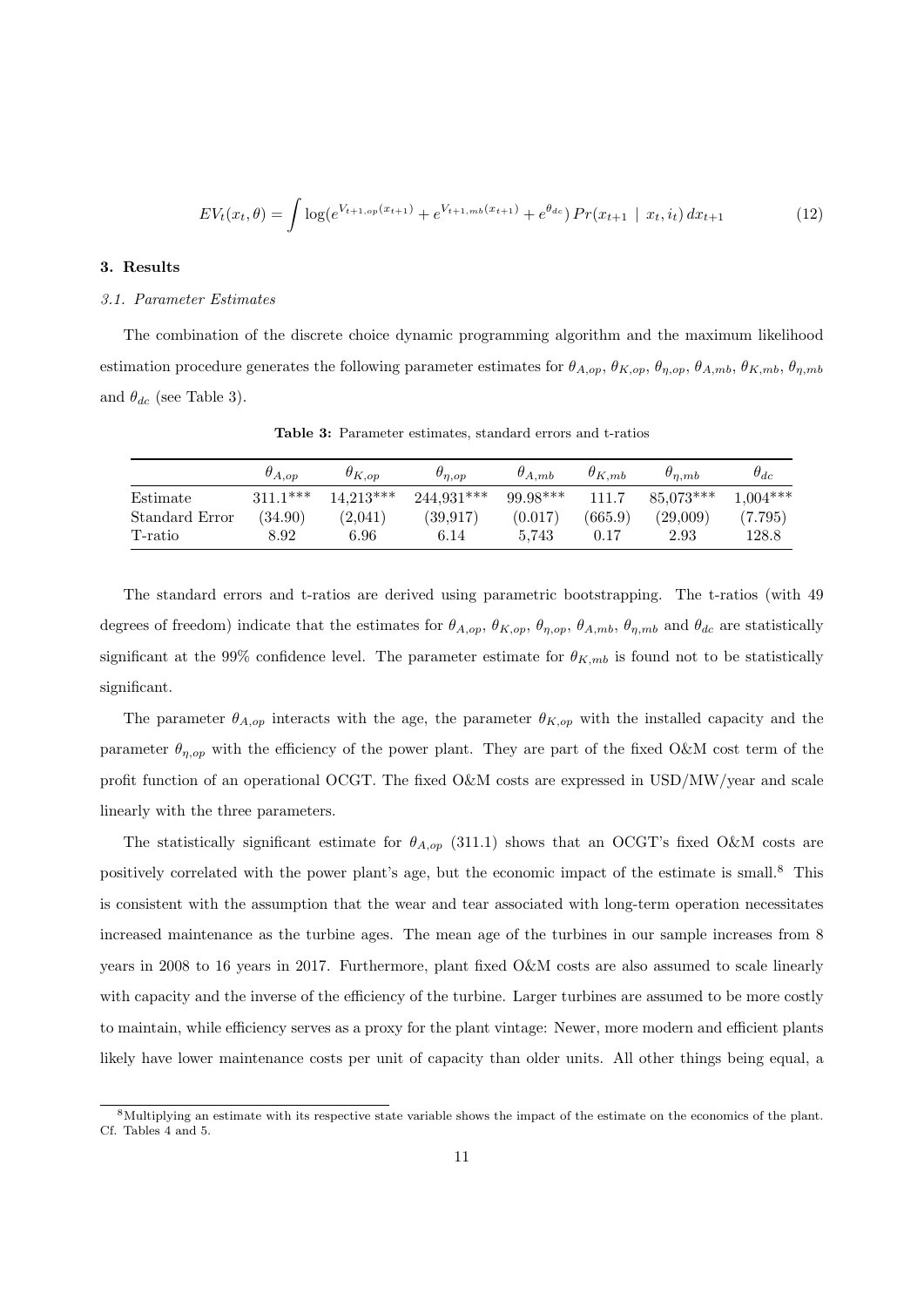higher efficiency would therefore translate to lower fixed O&M costs per unit of capacity. The parameter estimates for  $\theta_{K,op}$  (14,213) and  $\theta_{n,op}$  (244,931) confirm these relationships.

For the operator of a mothballed plant all costs are fixed costs. The statistically significant estimate for  $\theta_{A,mb}$  (99.98) shows that the fixed costs increase with the age of the plant. However, we are unable to detect a statistically significant relationship between fixed costs and the capacity of the plant  $(\theta_{K,mb})$ . As expected, we find that mothballing significantly reduces a plants cost footprint.

The parameter  $\theta_{dc}$  interacts with the plant capacity and describes the costs associated with the permanent shutdown of a plant. It is estimated as 1,004 USD/MW. Since the parameter estimate of  $\theta_{dc}$  is positive, we are able to deduce that the process of decommissioning a plant is cash flow negative, which means the costs are higher than the potential revenue from selling old equipment such as the turbine on a secondary market.

Table 4 displays the model-derived fixed O&M costs for selected operational OCGTs in USD/kW/yr, based on the capacity clusters and plant-vintage-based efficiencies used in this study.9

Table 4: Fixed O&M cost estimates for an operational 10-year-old OCGT, by vintage class and capacity cluster (USD/kW/yr)

| Vintage      | Efficiency | 24 MW | 48 MW | 81 MW | 150 MW | 300 MW |
|--------------|------------|-------|-------|-------|--------|--------|
| up to 1972   | $28\%$     | 50.8  | 32.5  | 28.8  | 20.1   | 15.8   |
| 1973 to 2000 | $35\%$     | 43.5  | 28.9  | 25.9  | 18.9   | 15.5   |
| 2001 to 2015 | 40%        | 39.9  | 27.0  | 24.5  | 18.3   | 15.3   |

As shown above, the costs negatively correlated with the vintage/efficiency of a plant. The older and less efficient the turbine, the higher the associated costs. At the same time, costs scale inversely with the capacity of a plant: the larger the unit, the lower the specific fixed O&M cost per unit of capacity. Our model estimates fixed O&M costs with a range from 15.3 USD/kW/yr for a relatively new and efficient, large (300 MW) gas turbine, to 50.8 USD/kW/yr for a small, relatively old low efficiency 24 MW turbine.

Table 5: Fixed O&M cost estimates for a mothballed 10-year-old OCGT, by vintage class and capacity cluster  $(USD/kW/yr)$ 

| Vintage      | Efficiency | 24 MW    | 48 MW | 81 MW | 150 MW | 300 MW |
|--------------|------------|----------|-------|-------|--------|--------|
| up to 1972   | 28\%       | 12.8     | 6.4   | 3.9   | 2.1    | 1.1    |
| 1973 to 2000 | $35\%$     | $10.3\,$ | 5.2   | 3.1   | 1.7    | 0.9    |
| 2001 to 2015 | 40%        | 9.0      | 4.6   | 2.7   | 1.5    | 0.8    |

<sup>9</sup>We also show out of sample predictions for plants with a capacity of 300 MW, as turbines of this size are commercially available. See, for example, PJM (2014) and PJM (2018a).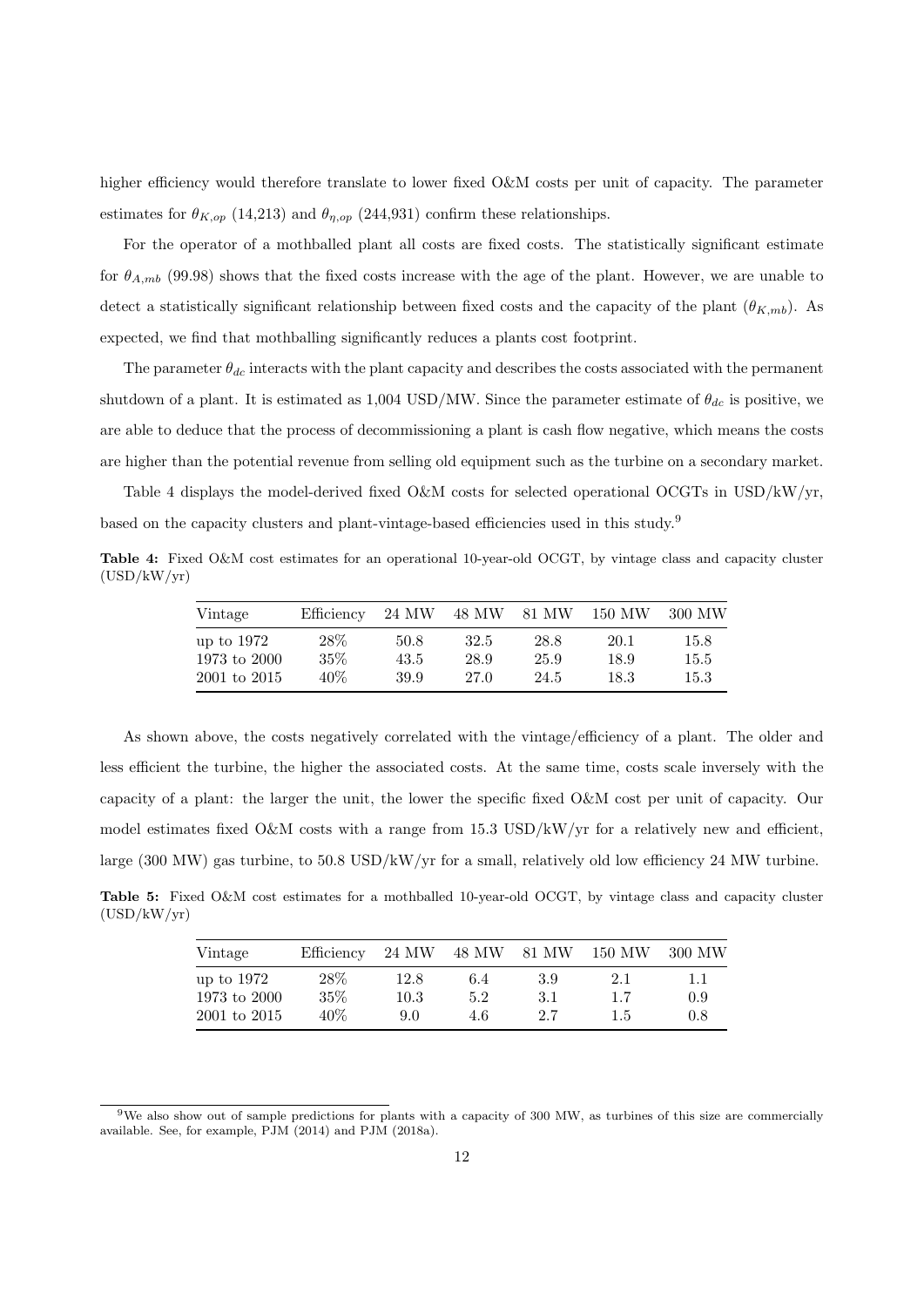The estimated fixed O&M cost for different capacity cluster/plant vintage combinations of mothballed OCGTs are shown in Table 5. They vary from 0.8 USD/kW/yr for a new, large 300 MW OCGT to 12.8 USD/kW/yr for a small, old unit. As with operating units, the larger a unit, the lower the specific fixed O&M cost. Overall, fixed O&M costs in the mothballed state are estimated to be around 25% of the fixed O&M costs in the operating state for smaller, older plant. The fixed O&M costs are as little as 5% for a large new unit. This shows that the relative benefit of mothballing is greater for larger plants.

The derived parameter estimates are broadly in line with what can be found in the relevant literature. PJM's own reports on the cost of newly built capacity (PJM, 2014, 2018a) give figures ranging from 12.2 to 25.5 USD/kW/yr for the fixed O&M cost of a newly built operational gas turbine-equipped peaker plant, which is in the lower half of the range of estimates given by the dynamic model. It should be noted that the PJM estimates are for new, large (+300 MW) plants, while the data set analysed using our model contains a significant number of smaller, older, lower efficiency units, which, as shown in Table 4, are likely to have higher specific fixed O&M costs.

Similarly, EIA (2016) states a fixed O&M cost estimate of 10 USD/kW/yr for a simple combustion turbine and 17.5 USD/kW/yr for a more advanced turbine. This is slightly below our own estimates. Again, this is not surprising, since these estimates too are for new plants, while most units in our data set are of older vintages.

Estimates of the costs of a mothballed unit or of decommissioning OCGTs are harder to come by. A report by the Dutch transmission system operator TenneT (2019) states that mothballing cuts the fixed O&M expenses of large (800 MW) combined cycle gas turbine (CCGT) power stations by roughly 95%. Our estimates suggest that the relative savings are of a similar magnitude for large OCGTs.

According to Raimi (2017), the costs of decommissioning gas fired power stations in the US range from 1,000 USD/MW to 50,000 USD/MW, with a mean value of 15,000 USD/MW. The source does not differentiate between simple OCGTs and the more complex CCGTs, but it appears reasonable to assume that the lower end of the range is more likely to be representative of the costs associated with decommissioning the smaller and less capital-intensive OCGTs. This is in line with our estimate of 1,004 USD/MW.

### 3.2. Fit of the model and model predictions

Using the parameter estimates described above, we are able to compare the model predictions to the data. In Figures 1, 2, and 3, we plot the estimated probability to operate, mothball or retire an OCGT against the actual observations for each of the observed years, providing a qualitative indication of the goodness of fit of the model.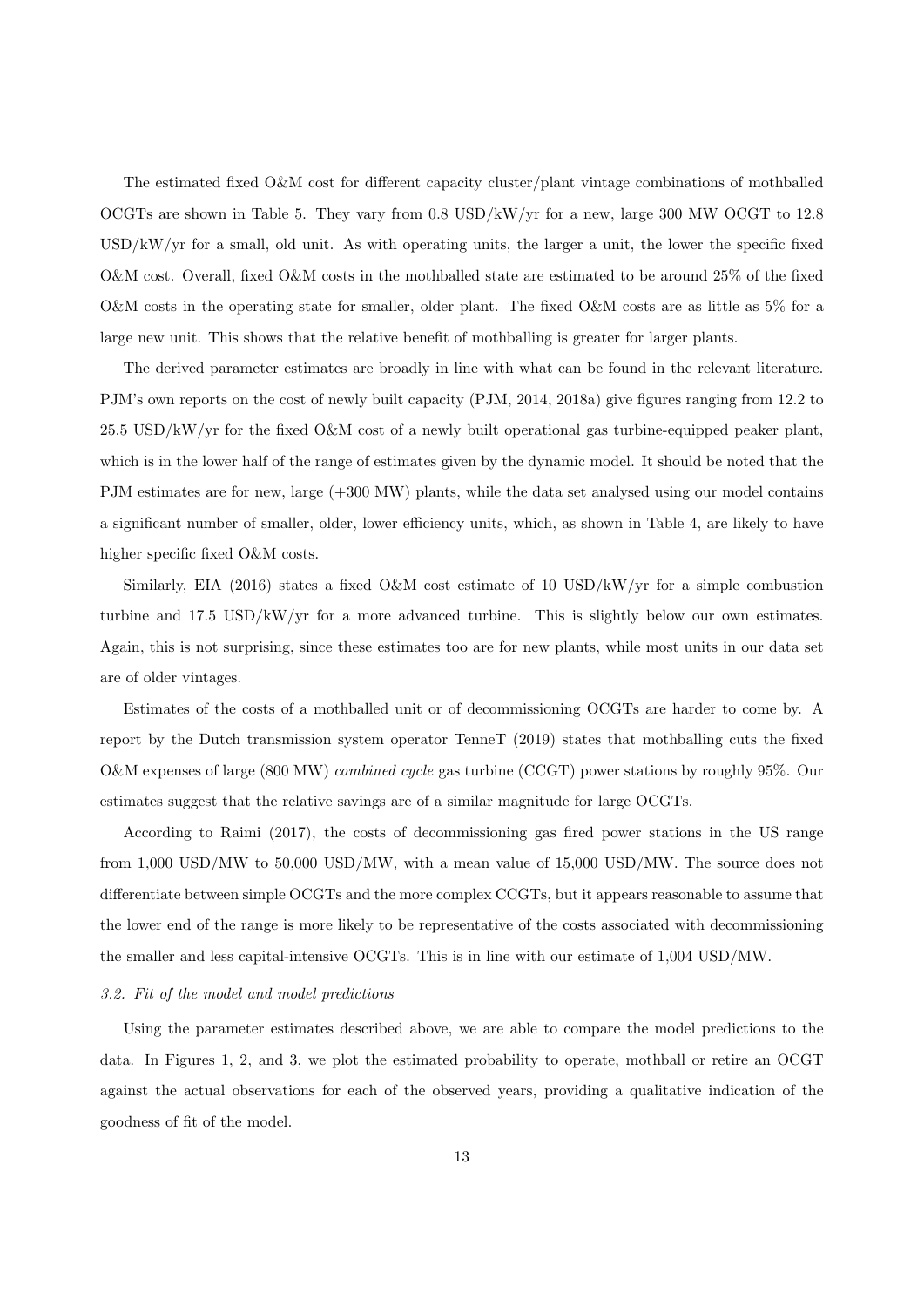

Figure 1: Probability of operating: model predictions vs actual observations (Percent)



Figure 2: Probability of mothballing: model predictions vs actual observations (Percent)



Figure 3: Probability of decommissioning: model predictions vs actual observations (Percent)

It is evident that the model over-predicts the probability to operate. Mothballings are predicted to occur only in 2008, 2009, 2012, and 2013. In the data, mothballings are observed in all years, although there is a declining trend in line with the long-run decline of natural gas prices and the improving relative competitiveness of gas-fired power plants. The model assumes that operators value the present more than the future, therefore the decision to mothball in a bad year would be rational. This is reflected in the behaviour of the model: the spike in estimated mothballings in 2008 can be explained by the prevailing high natural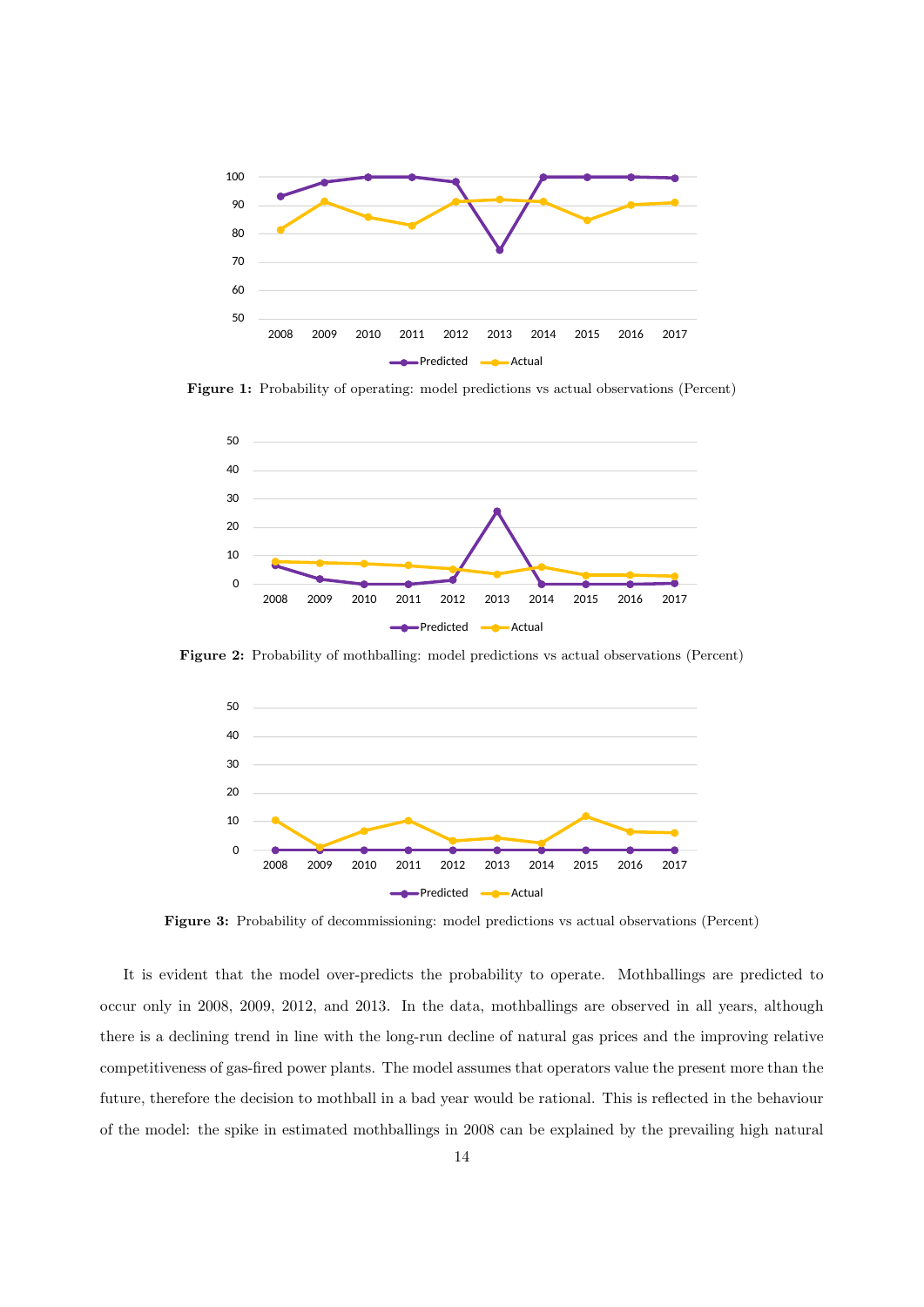gas price (33.76 USD/MWh), the second peak in 2013 with low capacity payments (7.72 USD/kW/yr) in the PJM. In both years, profits are low enough to make mothballing the most economical choice in older vintage classes. A key assumption underpinning the model is that operators assign an equal probability to all future outcomes, in this case any of the ten years covered by the data set. Eight of these years are good profit years. In reality, however, operator expectation about the future may very much be shaped by recent trends and forecasts. In 2008, operators were probably still deciding based on the past experience of a high gas price world. From 2008 onward, for example, there has been a continuous decline in the gas price. 2008 is in fact the only year in the data set with a gas price above 30 USD/MWh. Operators would therefore assign a lower probability to such an outcome–a sharp increase in the gas price–than to the possibility of gas prices remaining low.

While the cost estimates are in line with the literature, the model does not predict any decommissionings, even though they can be observed in all of the years considered. The fact that in reality, retirements are more likely to occur than predicted by the model might also be explained by unobserved shocks, such as major failures in units that are potentially close to the end of their technical lifespan.

Despite the highlighted model limitations, it should be noted that in the data, mothballings account for less than 10% of the observations between 2008 and 2014 and less than 5% of the observations between 2015 and 2017. Decommissionings are similarly rare in any given year. There are peaks in 2008, 2011 and 2015 where they account for close to  $10\%$  of the total observations, but in most other years, the probabilities here are also lower than 5%. Taking the relative infrequency of both mothballings and decommissioning in the data into account, the predictive power of the model appears reasonable.

#### 4. Sensitivity Analysis

The model estimates can be used to perform sensitivity analyses with respect to changes in the state variables of the model. Figures 4 to 6 display the impact—ceteris paribus—of a percentage change in capacity prices, electricity prices, and natural gas prices, respectively, on the probability of operating, mothballing or retiring a plant. These three state variables strongly influence the economics of the plant operator's decision problem. The sensitivity analyses are carried out as follows: the three state variables are analysed separately. For all time periods, the respective state variable is altered to the indicated percentage level. Subsequently, we run the model using our estimated cost parameters. Finally, the overall percentage shares of the three operational states are calculated from the probabilities delivered by the model runs.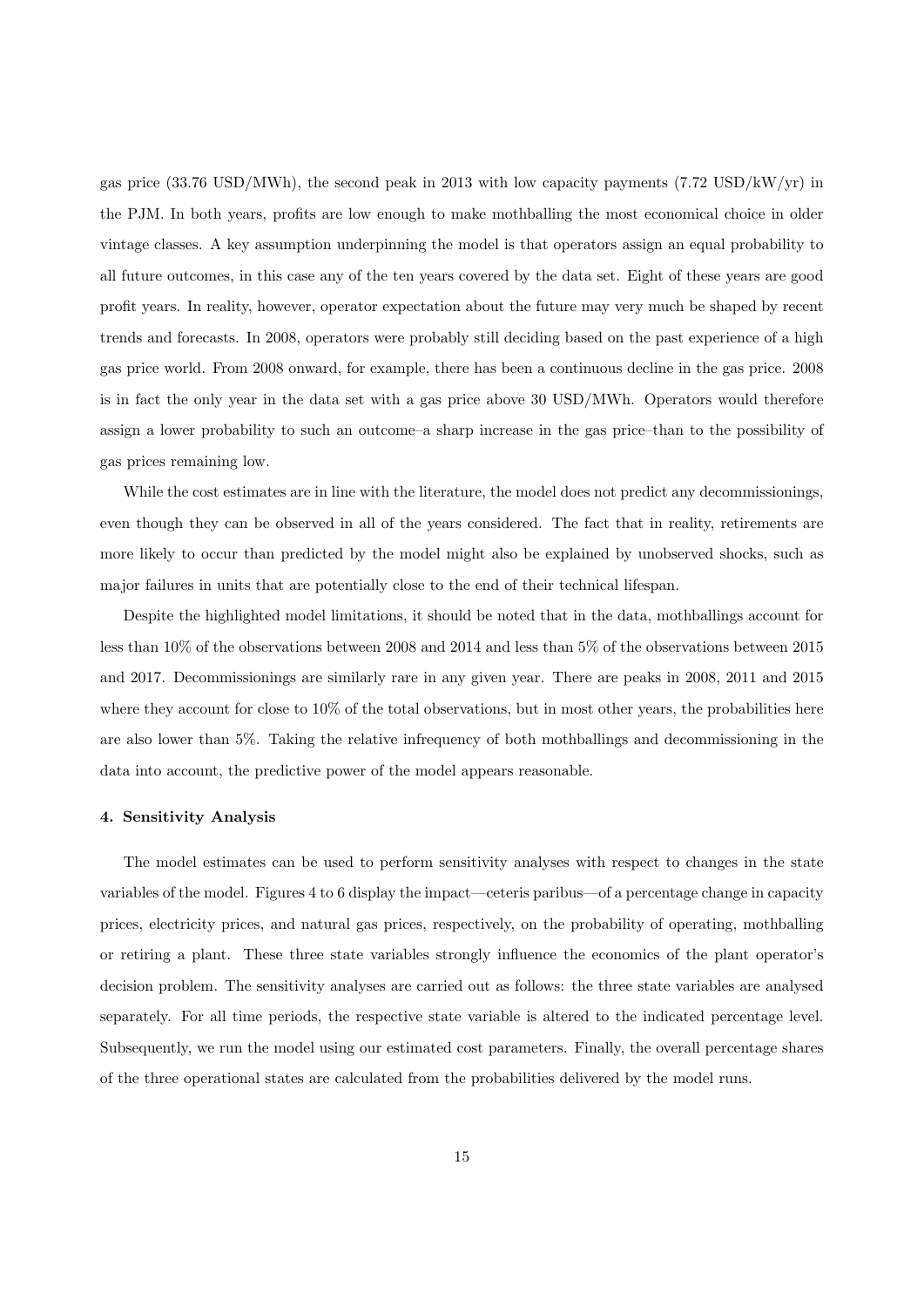In summary, an increase in the capacity or electricity prices elevates the probability of choosing to operate, and an increase in natural gas prices raises the probability of choosing to mothball or retire a plant.



Figure 4: Predicted probabilities in response to a change in capacity prices (Percent)

Figure 4 shows that the probability to operate declines to 87.4% when the capacity prices decline to 50% of their respective values over the 2008-2017 period under investigation. At the same time, the probability of mothballing increases from 3.7% to 7.8%, while the probability of decommissioning increases to 4.8%. At the average capacity price level, decommissionings are—all else equal—never the most profitable choice and the related probability is thus 0%.



Figure 5: Predicted probabilities in response to a change in electricity prices (Percent)

In Figure 5, the electricity prices vary between 50% and 150% of the electricity price level over the periods under investigation. In the context of the sensitivity analyses, a decline in the electricity prices has the strongest effect on the probability to decommission. It increases to 14.1% when the prices of electricity are at the 50% level. The probability of mothballing peaks with a value of 13.3% at prices that are at the 70% level. At even lower prices, it declines again as decommissioning becomes a more profitable choice relative to it. This suggests that sustained periods of significantly lower electricity prices would likely lead to an increase in the number of plants exiting the market.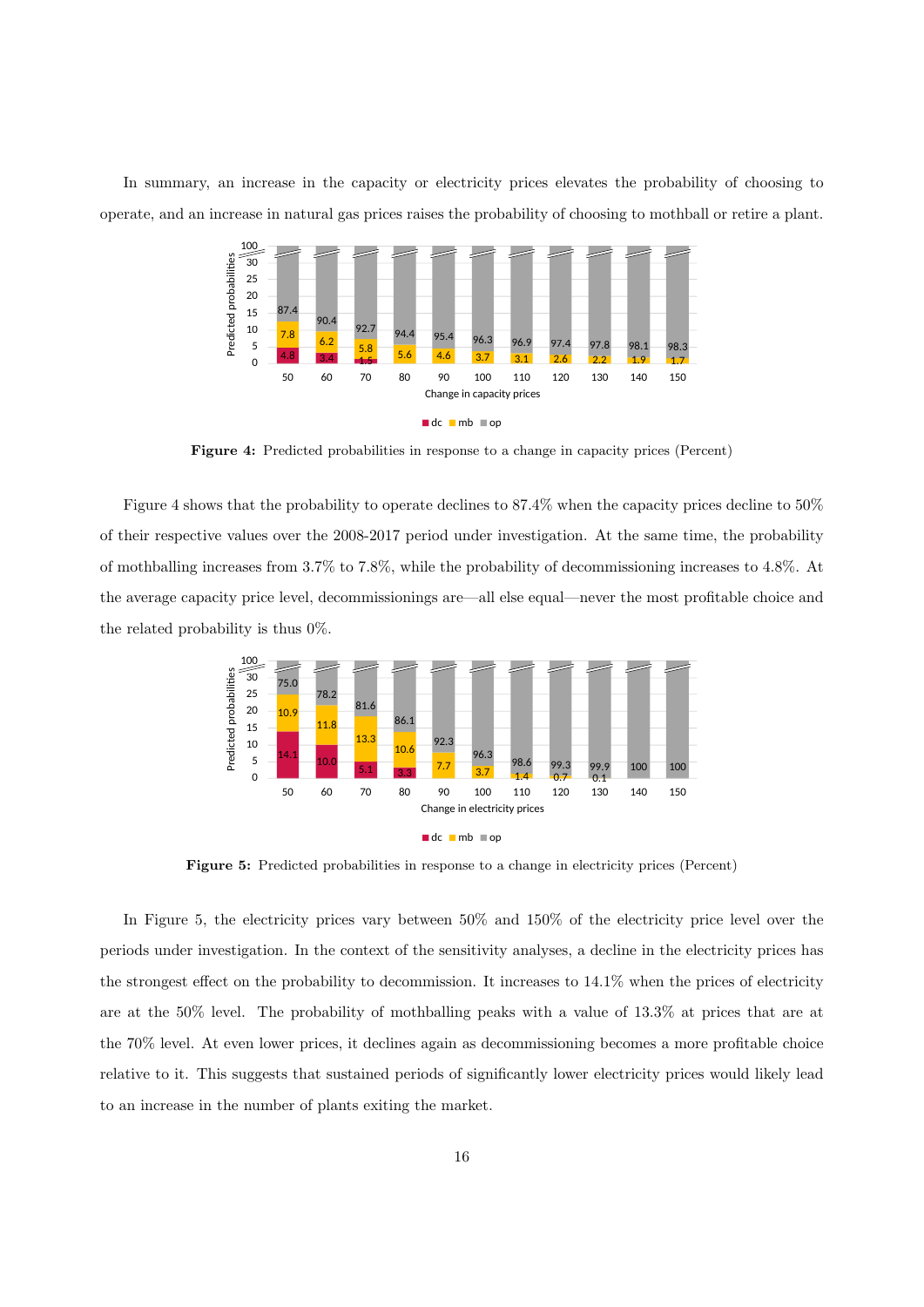

Figure 6: Predicted probabilities in response to a change in natural gas prices (Percent)

In Figure 6, natural gas prices vary between 50% and 150% of the original natural gas price level for the years 2008–2017. The probability of mothballing increases from the original 3.7% to 12.5% with a 50% rise in gas prices. The probability of retiring the plant first becomes larger than zero (0.4%) at the 120% natural gas price level. After a jump to 2.6% at the 130% price level it finally reaches 4.3% at the 150% price level.

In conclusion, the sensitivity analyses confirm that the original price levels describe a fairly profitable situation for OCGTs. For instance, only large deviations of the state variables over the entire observed period lead to projected decommissionings (at least -20% in electricity prices, +20% in natural gas prices, and -30% in capacity prices).

#### 5. Conclusion

The paper at hand presents a methodology to estimate fixed cost parameters relevant to the decision to operate, mothball, or retire an OCGT using a combination of a discrete choice dynamic programming algorithm and a maximum likelihood estimation procedure. The model uses data on capacity, fuel, and electricity prices, as well as technical data and the operational status of OCGTs in the PJM market area.

For both operational and mothballed OCGTs, we find statistically significant, positive relationships of the fixed O&M costs of the power plant with the age of the plant, as well as with the inverse of the efficiency of the plant (which serves as a proxy for the plant vintage). As expected, we also found a statistically significant, negative relationship between the installed capacity and the fixed O&M costs of operational plants, confirming that an increase in scale results in lower specific costs. The estimated fixed O&M cost parameters for an operational OCGT vary from 15.3 USD/kW/yr for new, large, high efficiency units, to 50.8 USD/kW/yr for older, small, low efficiency turbines. Mothballing a plant reduces these costs by 75% to 95%, depending on plant vintage and size. Decommissioning an OCGT is found to be cash flow negative, which means that the associated cost exceeds any scrap value the equipment may have on secondary markets. The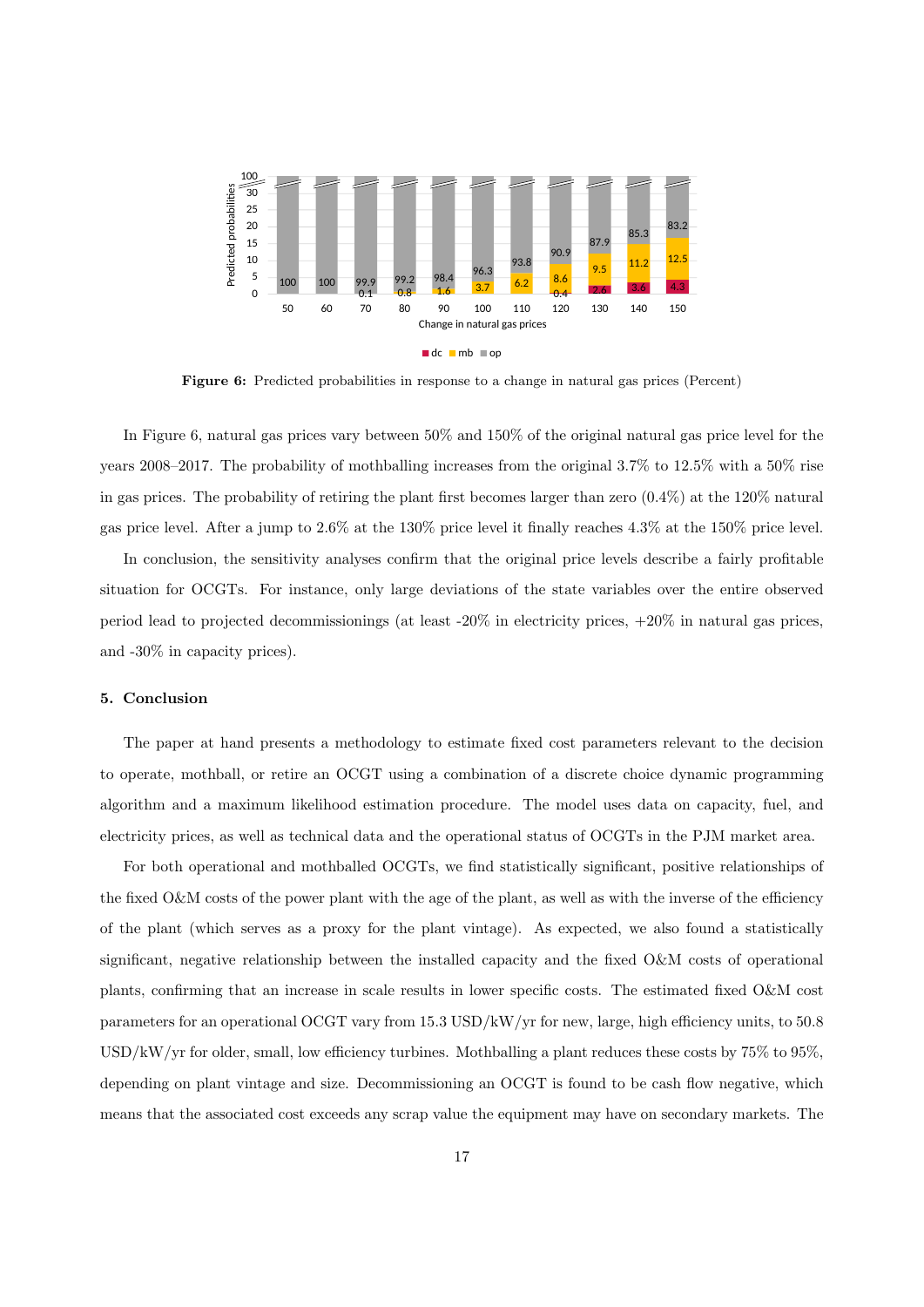estimates are broadly in line with those provided by other sources, most notably PJM's own independent reports on the cost of new peaking capacity (PJM, 2014, 2018a). Yet, our results offer the additional benefit of a differentiation by technical attributes of a power plant. This differentiation is valuable for a better understanding of costs in the context of competition policy. It also allows for more accurate energy system modelling with the goal of more realistic analyses of network stability, investment decisions, and greenhouse gas emissions.

Using the estimates, we also analyse the sensitivity of operational choices of an OCGT with regard to changes in model inputs, namely capacity prices, electricity prices, and natural gas prices. The sensitivity analyses confirm the model to behave as expected, with a decrease in the capacity or electricity prices, first the probability of mothballing, and at lower price levels, also the probability of decommissioning an OCGT increases. The reverse is true for natural gas prices. Here, a price increase results in rising probabilities for plant mothballings and retirements.

A limitation of the approach used in this paper is that it relies on the assumption that the markets for electricity and capacity in PJM are perfectly competitive in order to derive robust parameter estimates. If players exert market power by withholding capacity (e.g. by mothballing otherwise profitable power plants), the costs estimated by the model could be exaggerated. However, the general alignment of the estimated parameters with cost estimates from other sources that employ different methodologies suggests this to be unlikely. Additionally, PJM's own state of the market reports underline that both the electricity and the capacity market have been broadly competitive throughout the period under investigation (Monitoring Analytics, 2020).

Future extensions of this work may consider additional choices a plant operator may make. Owing to a lack of data, for instance, the paper does not consider retrofits that improve the operating efficiency, lower costs or extend the operational lifetime of a power plant. Retrofits improve the forward-looking profit margin of a power plant. Based on expectations about future profits, it may be rational for such an investment to be undertaken, adding a fourth alternative to the choice of operating, mothballing or retiring.

#### Acknowledgements

We would like to thank Van Anh Vuong and Marc Oliver Bettzüge for their guidance and support. We are also grateful to Sebastian Mertesacker and the participants of the Research Colloquium at the Institute of Energy Economics at the University of Cologne for their valuable suggestions and feedback. Last but not